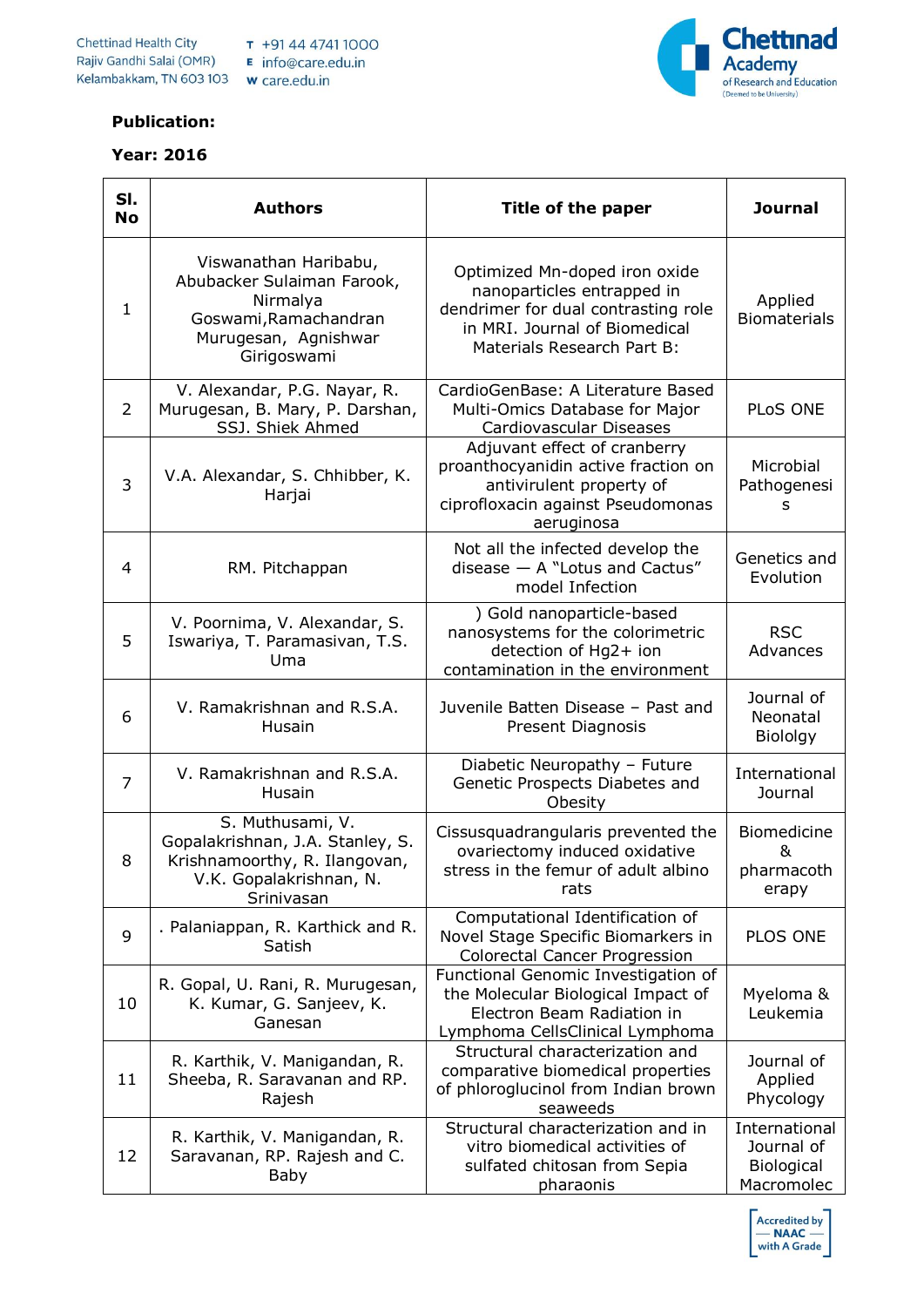

|    |                                                                                                    |                                                                                                                                                  | ules                                                                                    |
|----|----------------------------------------------------------------------------------------------------|--------------------------------------------------------------------------------------------------------------------------------------------------|-----------------------------------------------------------------------------------------|
|    |                                                                                                    |                                                                                                                                                  |                                                                                         |
| 13 | V. Haribabu, S.A. Farook, N.<br>Goswami, R. Murugesan and A.<br>Girigoswami                        | Optimized Mn-doped iron oxide<br>Nanoparticles Entrapped in<br>Dendrimer for Dual Contrasting<br>Role in MRI                                     | Journal of<br><b>Biomedical</b><br><b>Materials</b><br>Research:<br>Part B -<br>Applied |
| 14 | V. Alexandar, P.G. Nayar, R.<br>Murugesan, S.S. Krishnan, SSJ.<br><b>Shiek Ahmed</b>               | A systems biology and proteomics-<br>based approach identifies SRC and<br>VEGFA as biomarkers in risk factor<br>mediated coronary heart disease. | <b>Biomaterials</b><br>Molecular<br>bioSystems                                          |
| 15 | U. Vijayabanu and<br>Radhikamenon                                                                  | Impact of music intervention on<br>emotional intelligence                                                                                        | International<br>Journal of<br>Humanities,<br>Arts,<br>Medicine<br>and Sciences         |
| 16 | Naveen GH, Varambally S,<br>Thirthallic J, Mukundraod, Rita<br>C and Gangadhar BN                  | Serum cortisol and BDNF in<br>patients with major depression-<br>Effect of yoga                                                                  | International<br><b>Review Of</b><br>Psychiatry                                         |
| 17 | Srinivas Kalyanaraman Iyer,<br>Gokulakrishnan Mohan,<br>Sivakumar Ramakrishnan,<br>Sanjay Theodore | Comparison of tapentadol with<br>tramadol for analgesia after cardiac<br>surgery.                                                                | Annals of<br>Cardiac<br>Anaesthesia                                                     |
| 18 | ThilakaMuthiah, Mahesh K Arora,<br>AnjanTrikha, Rani A Sunder,<br>Ganga Prasad, Preet M Singh      | Efficacy of magnesium as an<br>adjuvant to bupivacaine in 3-in-1<br>nerve block for arthroscopic<br>anterior cruciate ligament repair.           | Indian<br>Journal of<br>Anaesthesia.                                                    |
| 19 | Alarasan AK, Agarwal J, Choudary<br>B, Melhotra A, Vike S, Mukherji A                              | 2016 Effect of dexamethasone in<br>low blinded randomised clinical<br>study.                                                                     | Journal of<br>anaesthesiol<br>ogy and<br>clinical<br>pharmacolog                        |
| 20 | ThilakaMuthiah, AmarnathMoni,<br>Lailu Mathews, sudharshan Balaji                                  | Intravenous Labetolol in Treating<br><b>Hypertensive Crisis Following</b><br>Dexmedetomidine Infusion for<br><b>Procedural Sedation</b>          | Journal of<br>Clinical<br>Anaesthesia                                                   |
| 21 | Muthiah T, Mathews L,<br>Sivashankar KR                                                            | .Potential threat of meningitis from<br>ampoule impurities: Prevention is<br>always better than cure!Indian                                      | Journal of<br>Anaesthesia                                                               |
| 22 | Malligai E, Karunya Neelima D                                                                      | Effect of sleep on glucose<br>metabolism                                                                                                         | International<br>Journal of<br>Research in<br>Health<br>Sciences                        |
| 23 | Seshathri E, Rukmani A, Malligai<br>Е                                                              | Assessment of vitamin D status in<br>different working groups and the<br>role of vitamin D supplementation<br>-A pilot study                     | European<br>journal of<br><b>Biomedical</b><br>and<br>Pharmaceuti                       |

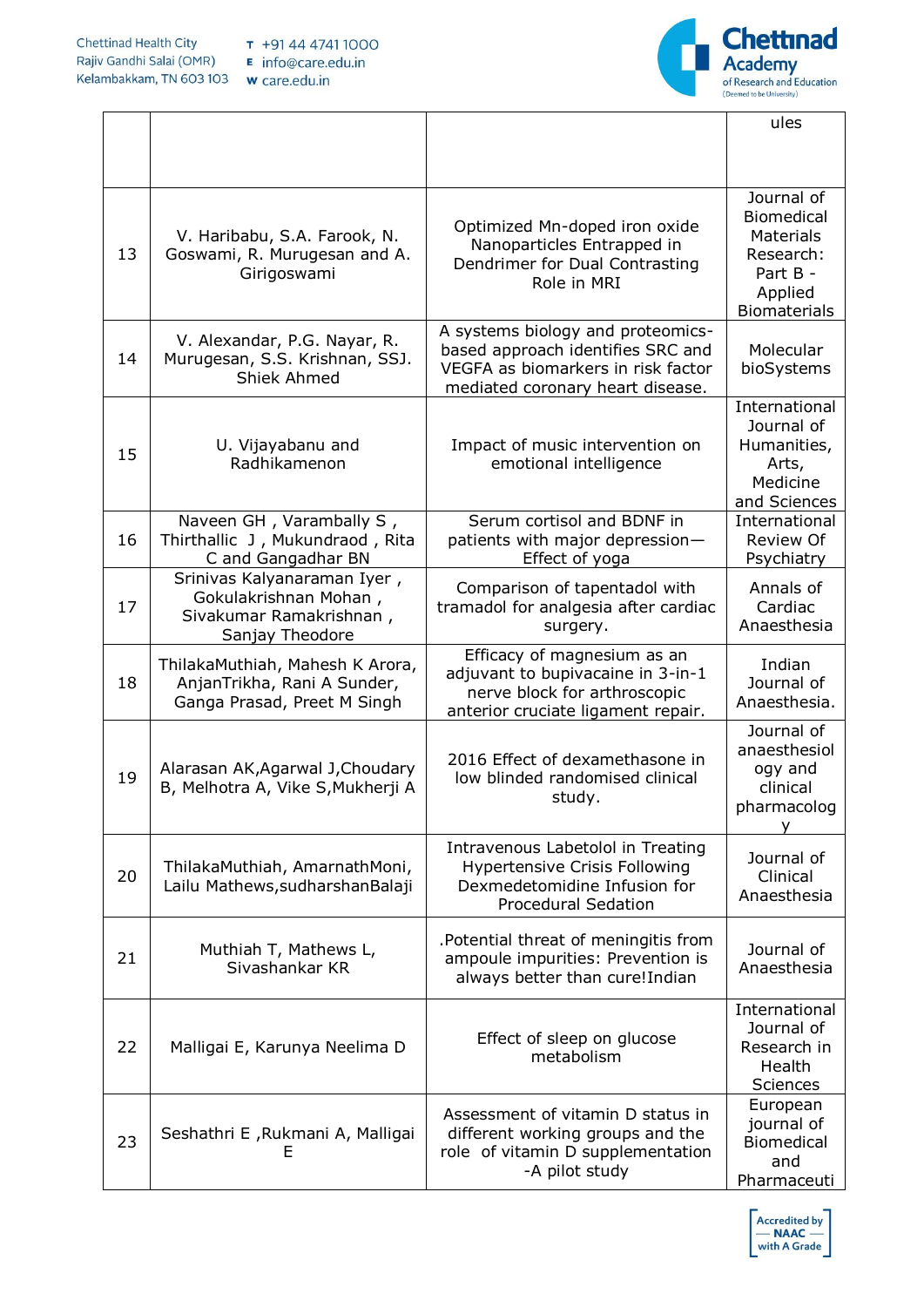

|    |                                                                                                                                       |                                                                                                                                          | cal sciences                                                                    |
|----|---------------------------------------------------------------------------------------------------------------------------------------|------------------------------------------------------------------------------------------------------------------------------------------|---------------------------------------------------------------------------------|
|    |                                                                                                                                       |                                                                                                                                          |                                                                                 |
| 24 | E. Malligai and Shenbagalalitha                                                                                                       | Comparing metabolic syndrome<br>prevalence among rural and urban<br>women- A pilot study                                                 | International<br>journal of<br>research &<br>health<br>sciences                 |
| 25 | Arumugam C, Chokkalingam<br>M, Ganesh N, Pradeep G Nayar,<br>Ahamed basha A, Nawaz Ahmed<br>S K                                       | A study of pattern of coronary<br>artery disease in young south<br>Indian population                                                     | Indian<br>Journal of<br>Basic and<br>Applied<br>Medical<br>Research             |
| 26 | M. Chokkalingam, S. Saradha,<br>Pradeep G. Nayar and A.<br>Ruckmani                                                                   | Assesment Of Oral Anticoagulation<br>Knowledge Among Rural Indian<br>Population                                                          | World<br>Journal of<br>Pharmaceuti<br>cal Research                              |
| 27 | Arumugam C, Avinash<br>Jayachandran, Chokkalingam<br>Meyyappan, Ganesh Narayan,<br>Pradeep Gopinath Nayar,<br>Ahamad Basha Abdul Bari | Correlation of high sensitivity C<br>Reactive protein (hs-CRP) and HDL<br>cholestrol in healthy south Indian<br>indiduals medpulse       | International<br>Medical<br>Journal                                             |
| 28 | T K Raja, Anisha Mohan P, Upilli<br>Venkat Ragavan M, G Murali<br>Mohan Reddy, R Murali.                                              | Analysis of drug consumption in<br>rural health center of tertiary care<br>teaching hospital, Kancheepuram<br>district, Tamil Nadu.      | MedPulse -<br>Internatinal<br>Medical<br>Journal                                |
| 29 | Parthiban P, Rajech Kannan S,<br>Murali R                                                                                             | A study on knowledge and<br>perception of primary wound care<br>of dog bite in the rural community -<br>Kanchipuram district, Tamil Nadu | International<br>Journal of<br>Recent<br>Trends in<br>Science and<br>Technology |
| 30 | Thirunavukarasu P, Prabakaran<br>S, Jothiramalingam SB, Priya K,<br>Marthandam J, Preethi P,<br>Sivakami RK, Navin RB                 | computed tomographic evaluation<br>of optic nerve patterns in indian<br>population.                                                      | Journal Of<br>Evolution Of<br><b>Medical And</b><br>Dental<br><b>Sciences</b>   |
| 31 | P Thirunavukarasu                                                                                                                     | Outcome predictors post functional<br>endoscopic sinus surgery: A<br>prospective observational study.                                    | International<br>Journal Of<br>Recent<br>Trends In<br>Science &<br>Technology   |
| 32 | Suganthy Parthasarathy,<br>Sundaramoorthy M. Srinivasan,                                                                              | Cutaneous Rosai - Dorfmans<br>nodules on cheek.                                                                                          | Our<br>DermatolOG<br>Y online                                                   |
| 33 | J Suresh, AS Sudhirkumar, MS<br>Channamallapa, MN Raj<br>Hemanth, KAG Vijay, TS Kumar<br>Ajay                                         | A cross Sectional study of age<br>related pubic symphyseal changes<br>in 3rd and 4th decades of life                                     | Medicao-<br>Legal<br>Update                                                     |
| 34 | Purushothaman G, Priyadarshini<br>S, Shameem Banu AS                                                                                  | Evaluation of IL 6, CRP and hs CRP<br>as early markers of neonatal sepsis.                                                               | Journal of<br>Clinical and<br>Diagnostic<br>Research.                           |

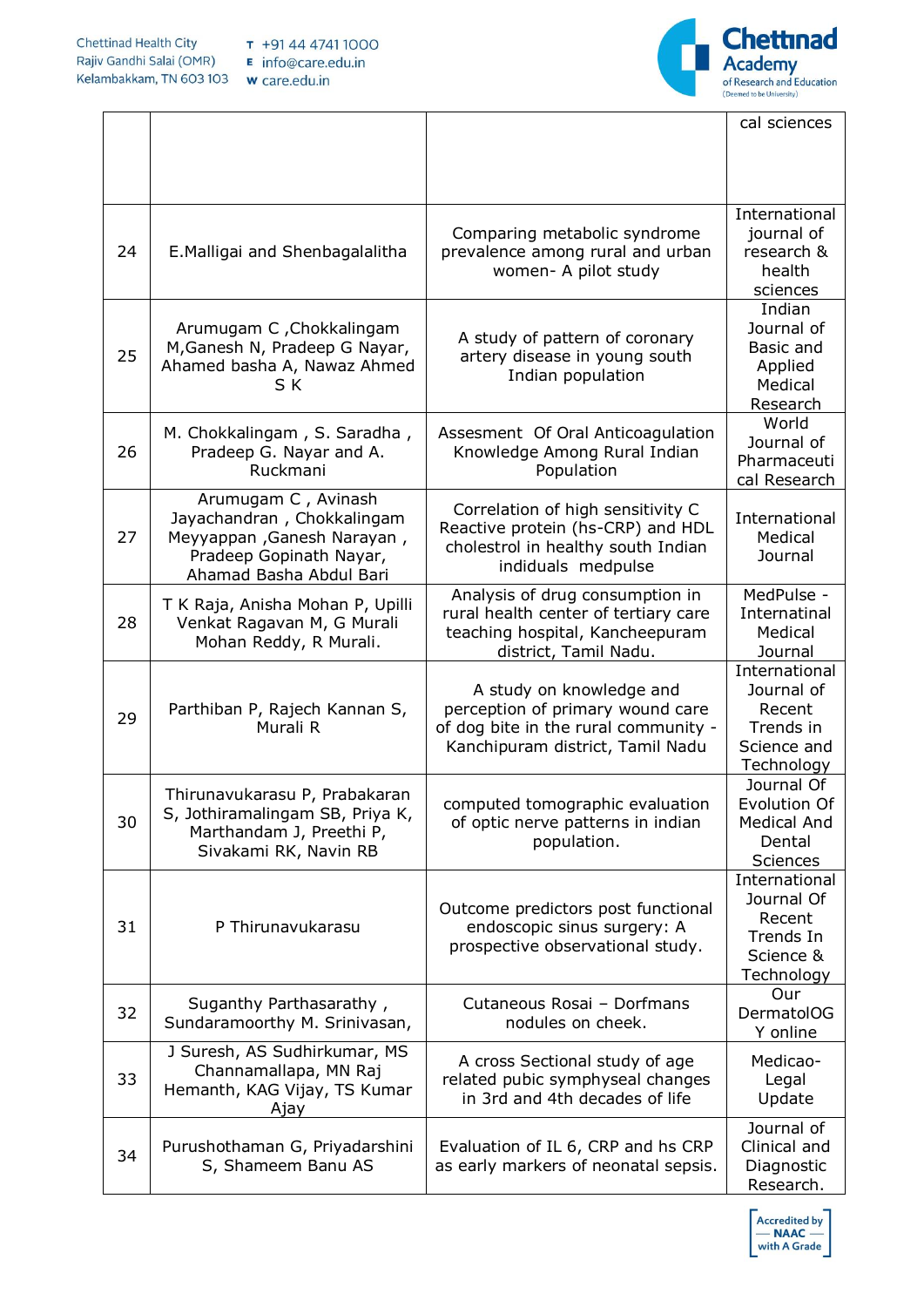

| 35 | Dinesh Raj R, Vasanthi R,<br>Gowthami G and Priyadarshini<br>Shanmugam | Speciation of Enterococcal isolates<br>in a tertiary care hospital and<br>molecular characterisation of<br>Vancomycin resistant enterococci<br>(VRE).            | Indian<br>Journal of<br>Microbiology<br>Research                                |
|----|------------------------------------------------------------------------|------------------------------------------------------------------------------------------------------------------------------------------------------------------|---------------------------------------------------------------------------------|
| 36 | Vasanthi R, Tenzin Desel,<br>Shameem Banu AS                           | Sero-Prevalence and Coinfection of<br>Hepatitis C Virus and Hepatitis D<br>Virus in Patients with Hepatitis B<br>Virus Infection in A Tertiary Care<br>Hospital. | Journal of<br>Medical<br>Science and<br>Clinical<br>Research.                   |
| 37 | Ramesh VG                                                              | Bedside computed tomography in<br>traumatic brain injury - Editorial.                                                                                            | Neurology<br>India                                                              |
| 38 | Ramesh VG                                                              | Diagnosis and prediction of surgical<br>outcome in normal pressure<br>hydrocephalus.                                                                             | Journal of<br>Neurosurger                                                       |
| 39 | Kavitha R.                                                             | Screening for thyroid dysfunction in<br>first trimester of pregnancy                                                                                             | Journal of<br>South Asian<br>Federation<br>of Obstetrics<br>and<br>Gynecology   |
| 40 | Subramaniam M H, Anush Rao,<br>Arun R, Narayana Reddy M                | Pelvic incidence in Asian population                                                                                                                             | International<br>Journal of<br>Recent<br>trends in<br>Science and<br>Technology |
| 41 | Subramaniam M H, Arun R,<br>Anush Rao P, Narayana Reddy M              | PLIF in spondylolisthesis - Does it<br>achieve the goal?                                                                                                         | International<br>Journal of<br>Recent<br>trends in<br>Science and<br>Technology |
| 42 | Anand Nott, Vijayashree<br>Raghavan, Nitin Sasidharan                  | Use of Itolizumab in Chronic Plaque<br>Psoriasis Patients: Clinical<br>Experience.                                                                               | European<br>journal of<br>pharmaceuti<br>cal and<br>medical<br>research.        |
| 43 | Vijayashree Raghavan, Damini<br>Gunasekar, Keshav Ramesh Rao           | Relevance of Haematologic<br>Parameters in Obese Women with<br>or without Metabolic Syndrome                                                                     | Journal of<br>Clinical and<br>Diagnostic<br>Research.                           |
| 44 | Kannan A, Tilak V, Rai M, Gupta<br>V                                   | Evaluation of clinical, biochemical<br>and hematological parameters in<br>macrocytic anemia.                                                                     | International<br>Journal of<br>Research in<br>Medical<br>Sciences               |
| 45 | Femela Muniraj, Neelaiah<br>Siddaraju, Sarath Chandra Sistla           | Role of brush cytology in the<br>diagnosis of neoplastic and non-<br>neoplastic upper gastrointestinal<br>lesions.                                               | Cytopatholo<br>gу                                                               |

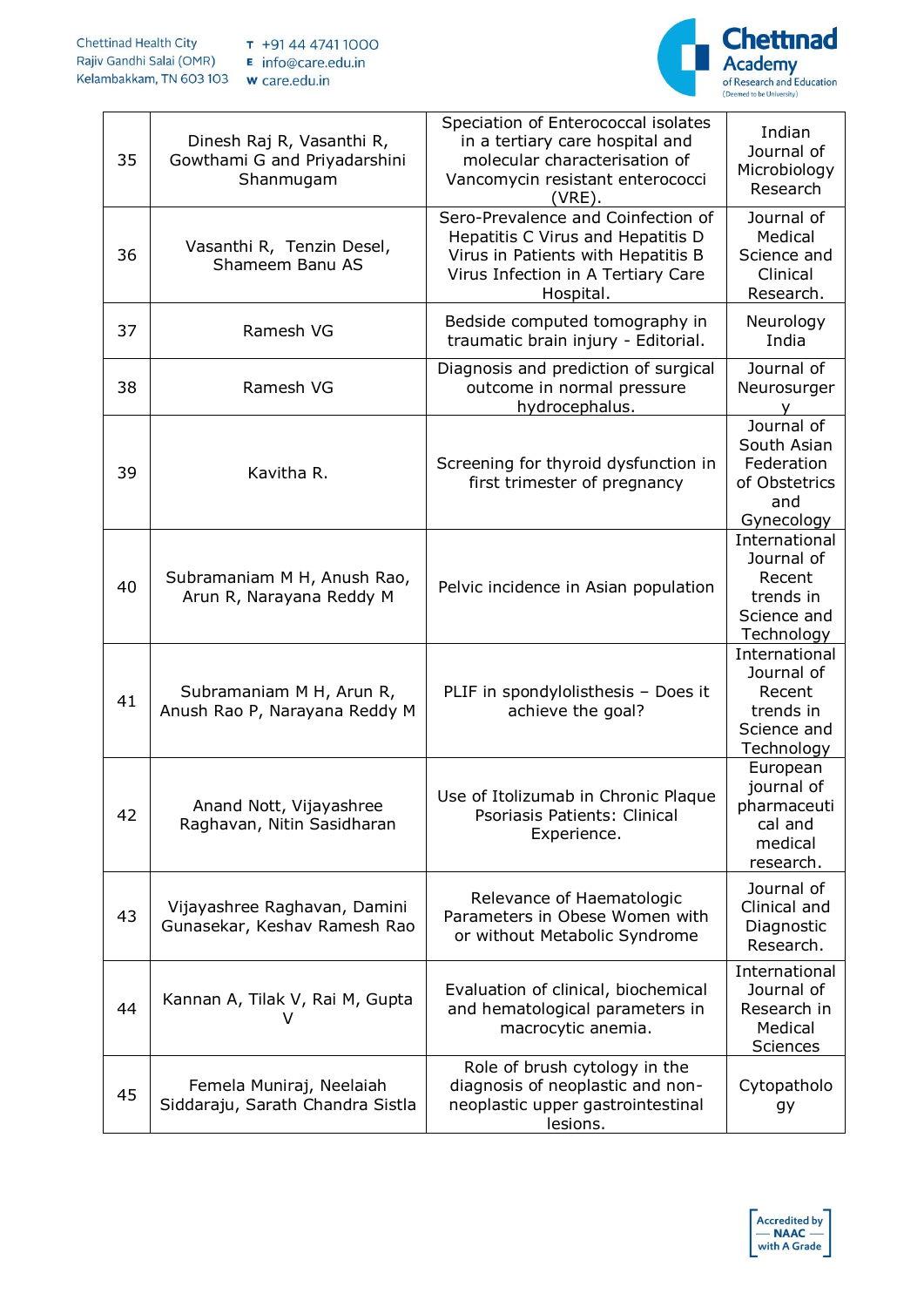

| 46 | Subbarayan D, Khurana N, Jain<br>S                                                                                                       | Malignant adenomyoepithelioma of<br>breast cytologically masquerading<br>as adenoid cystic carcinoma:<br>Immunohistochemistry with review<br>of literature.                                                        | International<br>journal of<br>scientific<br>research                           |
|----|------------------------------------------------------------------------------------------------------------------------------------------|--------------------------------------------------------------------------------------------------------------------------------------------------------------------------------------------------------------------|---------------------------------------------------------------------------------|
| 47 | Chitra M, Mathangi D. C.,<br>Priscilla Johnson.                                                                                          | Oxidative stress during<br>spontaneous vaginal delivery:<br>comparison between maternal and<br>neonatal oxidative status.                                                                                          | International<br>Journal of<br>Medical<br>Research<br>and Review                |
| 48 | A. Rafiq Anwar, A. Ahamed<br>Basha                                                                                                       | Correlation between ABO/Rh Blood<br>Groups with the incidence of renal<br>calculi                                                                                                                                  | Indian<br>Journal of<br>Basic and<br>Applied<br>Medical<br>Research             |
| 49 | C. Arumugam, J. Avinash, M.<br>Chokkalingam, N. Ganesh,<br>Pradeep G. Nayar, A. Ahamed<br>Basha                                          | Correlation of high sensitivity C-<br>reactive protein (hs-CRP) and HDL<br>cholesterol in healthy south Indian<br>individuals                                                                                      | International<br>Medical<br>Journal                                             |
| 50 | C. Arumugam, R. Pooja<br>Priyadharshini, Pradeep G.<br>Nayar, A. Ahamed Basha                                                            | Correlation of high sensitivity C<br>reactive protein and low density<br>lipoprotein cholesterol level in<br>healthy south Indian population                                                                       | International<br>Journal of<br>Recent<br>Trends in<br>Science And<br>Technology |
| 51 | S Syed Liyakath Ali, Prince<br>Johnson Samuel, Neelamegam<br>U.                                                                          | Comparison of Intraocular Pressure<br>in Normal & Obese Post-<br>menopausal Women.                                                                                                                                 | International<br>Journal of<br>Physiology                                       |
| 52 | Maanasa T J, Sivabackiya C,<br>Srinivasan B, Shajahan Ismail,<br>Sabari Sridhar OT, Kailash S.                                           | A cross sectional study on<br>prevalence and pattern of<br>personality disorders in psychiatric<br>inpatients of a tertiary care<br>hospital.                                                                      | International<br>archives of<br>intergrated<br>medicine                         |
| 53 | Bhalla D, Lotfalinezhad E,<br>Timalsina U, Kapoor S, Kumar<br>KS, Abdelrahman A, Giagante B,<br>Tripathi M, Srivastava K,<br>Irmansyah I | A comprehensive review of epilepsy<br>in the Arab world                                                                                                                                                            | Seizure                                                                         |
| 54 | Abdul Khader Farook,<br>Gurubharath Ilangovan, Rajesh<br>Ravi, Abubacker Sulaiman<br>Farook, Praveen Kumar<br>Magudeeswaran              | Role of Multiplanar Reconstruction<br>Imaging and Three-dimensional<br>Computed Tomography Imagingin<br>Diagnosing Cranial and Facial<br>Fractures                                                                 | International<br>Journal of<br>Scientific<br>Study                              |
| 55 | B Ashraf Ahmed, N Arun Kumar,<br>Deepeesh Vijayan, Abubacker<br>Sulaiman Farook, Praveen<br>Kumar Magudeeswaran, Preethi<br>Ganesan.     | Magnetic Resonance Imaging<br>Susceptibility-weighted Imaging is<br>More Reliable to Detect<br>Hemorrhage and Calcification than<br>Magnetic Resonance Imaging T2*-<br>weighted Gradient Echo in Brain<br>Imaging. | International<br>Journal of<br>Scientific<br>Study                              |
| 56 | Javid Abdullah J, Subramanian<br>S, Meenakshi N, Aruna<br>Shanmuganathan, Abubacker<br>Sulaiman F                                        | Clinico Radiological Profile of<br>Pulmonary Thrombo embolism in a<br><b>Tertiary Care Hospital</b>                                                                                                                | International<br>Journal of<br>Science and<br>Research                          |

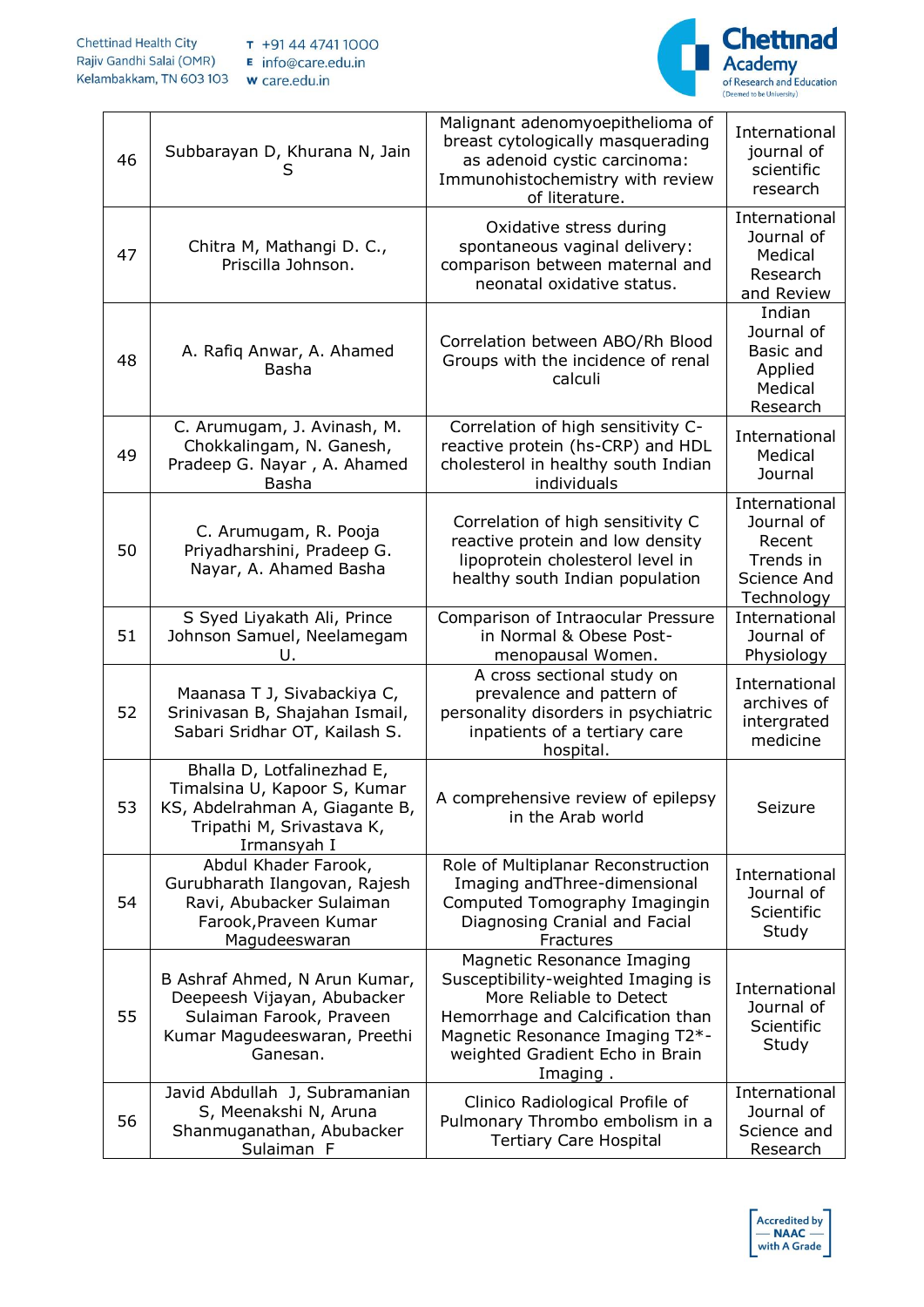

| 57 | A Einstien, N Praveen Kumar                                                                                                       | Relevance of Color Doppler Study<br>for the Assessment of Carotid<br>Arteries of Individuals with<br>Cerebro-vascular Disease in Current<br>Practice.                                                                                            | International<br>Journal of<br>Scientific<br>Study              |
|----|-----------------------------------------------------------------------------------------------------------------------------------|--------------------------------------------------------------------------------------------------------------------------------------------------------------------------------------------------------------------------------------------------|-----------------------------------------------------------------|
| 58 | International Journal of Scientific<br>Study                                                                                      | Diagnostic Accuracy of Magnetic<br>Resonance Imaging in<br>Characterizing Intracranial Space<br>Occupying Lesions: A Cross-<br>sectional Study                                                                                                   | International<br>Journal of<br>Scientific<br>Study              |
| 59 | A Einstien and Rahul A Virani                                                                                                     | Clinical Relevance of Single-Voxel<br>1H MRS Metabolites in<br>Discriminating Suprasellar Tumors                                                                                                                                                 | Journal of<br>Clinical and<br>Diagnostic<br>Research            |
| 60 | Abdul Khader Farook, Lakshmi<br>Aparna Kandru, , Vivek<br>Elangovan, Abubacker Sulaiman<br>Farook, Praveen Kumar<br>Magudeeswaran | Diagnostic Evaluation of Articular<br>Cartilage of the Knee Joint: Value<br>of Adding T2 Mapping Sequence to<br>a Routine Magnetic                                                                                                               | Resonance<br>Imaging<br>Protocol                                |
| 61 | Allen Winny Moses. T, Anitta,<br>Rathiga.A                                                                                        | A Cross Sectional Study To Assess<br>The Prevalence Of Obstructive<br>Sleep Apnea Among Patients With<br>Type Two Diabetes Mellitus.                                                                                                             | International<br>Journal of<br>Recent<br>Scientific<br>Research |
| 62 | Dickson Priya Kumar, Rathiga.A                                                                                                    | A Case Control Study to assess<br>Cardiac Autonomic Neuropathy<br>among Adult with Type II Diabetes<br>Mellitus In Selected Tertiary<br>Hospital Kanchipuram District<br>Tamilnadu India                                                         | International<br>Journal of<br>Science and<br>Research          |
| 63 | Kanimozhi, R., Kowsalya, G. and<br>RathigaA                                                                                       | A Descriptive Study To Assess The<br>Knowledge On Life Style Practices<br>Among Patients With Hypertension<br>Visiting Medical Outpatient<br>Department In Selected Tertiary<br>Hospital Kelambakkam<br>Kanchipuram District Tamil Nadu<br>India | International<br>Journal of<br>Developmen<br>t Research         |
| 64 | Kogila P, LinsiAnoja S, Dayana<br>T, DivyaM,                                                                                      | Effectiveness of Stp on Kangaroo<br>Mother Care: Mothers of Neonate                                                                                                                                                                              | Global<br>Journal For<br>Research<br>Analysis                   |
| 65 | Kogila.P,A.Johncymonisha,A.Dai<br>sy, S.Dineshkumar.                                                                              | Knowledge On Selected Behavioural<br>Problems Among Mothers Of Under<br>Five Children.                                                                                                                                                           | Indian<br>Journal Of<br>Applied<br>Research                     |
| 66 | Kogila.P, Moumajumder, S.Dheva<br>dharshini, S. Parameshwari, S. Sari<br>tha.                                                     | Knowledge On Infant's Milestone<br>Among Mothers Of Infants.                                                                                                                                                                                     | International<br>Journal Of<br>Scientific<br>Research           |
| 67 | Kogila.P.                                                                                                                         | Reducing Infant Immunization<br>InjectionPain: Management<br>Strategies.                                                                                                                                                                         | International<br>Journal of<br>Pediatric<br>Nursing             |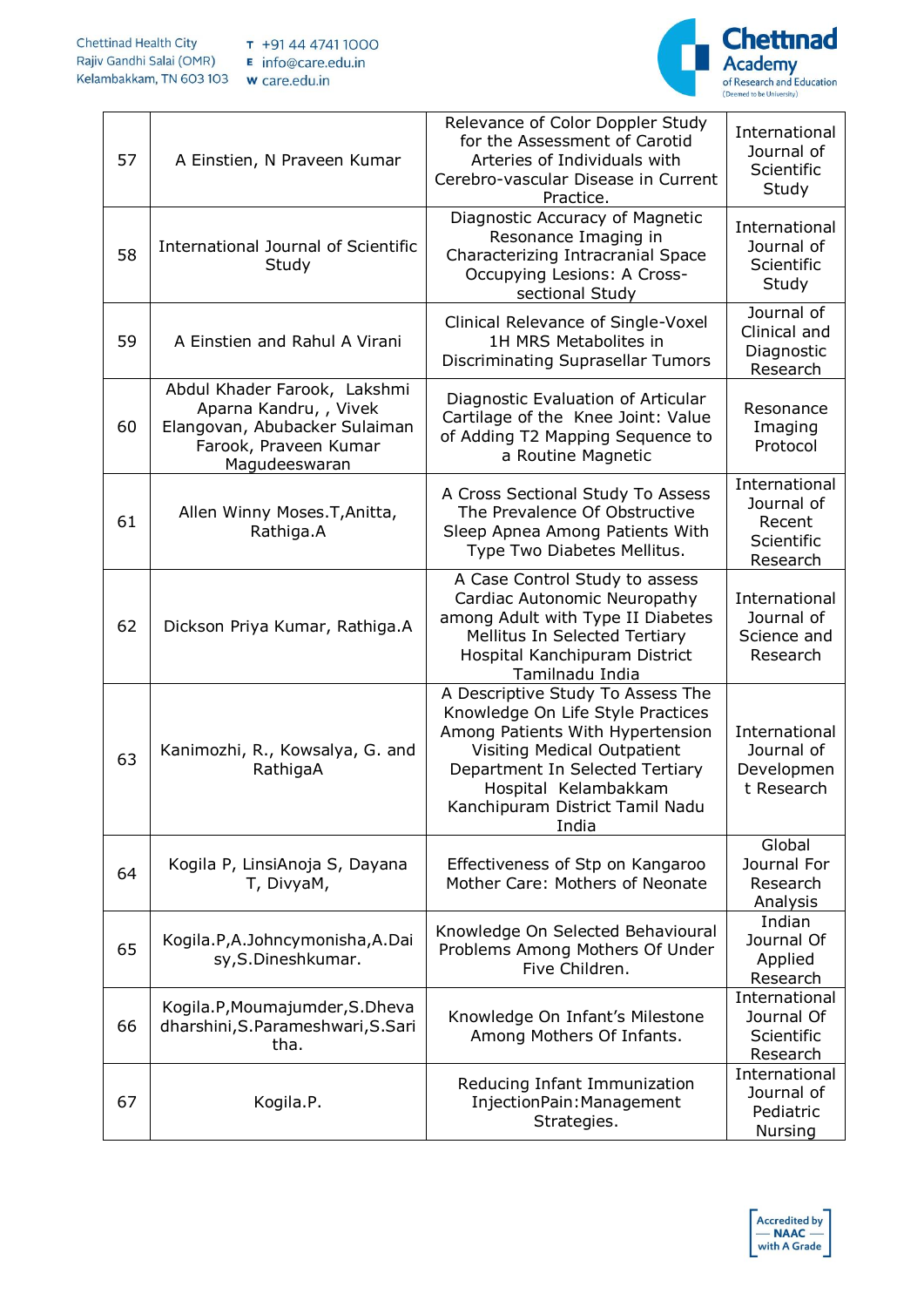

| 68 | Kogila.P,Subbulakshmi.S.                                          | Knowledge And Practices Of<br><b>Universal Precautions Among</b><br>Nursing Students.                                                                                                            | International<br>Journal of<br>Nursing and<br>patient<br>safety &<br>care. |
|----|-------------------------------------------------------------------|--------------------------------------------------------------------------------------------------------------------------------------------------------------------------------------------------|----------------------------------------------------------------------------|
| 69 | Kogila.P, Bhuvaneshwari, Charish<br>ma                            | Knowledge, Prevention Of Home<br>Accidents Among Mothers Of<br>Toddler                                                                                                                           | International<br>Journal of<br>Medical &<br>Surgical<br>Nursing.           |
| 70 | Subbulakshmi.S.                                                   | Common Health Problems Of<br>Neonates. International Journal of<br>Gynecology.                                                                                                                   | Infertility<br>and<br>Obstetrics                                           |
| 71 | Kogila.P.                                                         | Pentavalent Vaccine: Pre Eminent<br>Battery To Fight Against Five Life-<br>Threatening Diseases.                                                                                                 | International<br>Journal of<br>General<br>Pediatrics<br>and<br>Medicine    |
| 72 | D. R. Rajkumar, Rogina J. S.<br>Savarimuthu                       | Effectiveness of acupressure on<br>improvement of sleep quality<br>among elderly                                                                                                                 | Indian<br>Journal Of<br>Continuing<br>Nursing<br>Education                 |
| 73 | Hakeem.S, Sujatha.N,<br>Manjula.T.R                               | A descriptive study to assess the<br>level of assertiveness among B Sc<br>Nursing students studying in<br>Chettinad College of Nursing<br>Kelambakkam Kanchipuram District<br><b>Tamil Nadu</b>  | Global<br>Journal For<br>Research<br>Analysis.                             |
| 74 | Manjula.T.R, V.Viji.                                              | A Descriptive study to assess the<br>hemisphericity among B. Sc<br>Nursing students studying in<br>Chettinad College of Nursing<br>Kanchipuram District Tamil Nadu<br>India                      | International<br>Journal of<br>Nursing and<br>Patient<br>Safety &<br>Care  |
| 75 | Veena.M Joseph                                                    | Betty Neuman conceptual frame<br>work effect of acupressure on<br>anxiety & fertility among woman<br>with unexplained infertility<br>subjected to intrauterine<br>insemination                   | Indian<br>Journal Of<br>Research                                           |
| 76 | Ms.<br>Sangeetha.P, Mr. Sabarinath.P.K,.<br>Prof. Veena. M Joseph | A Descriptive study to assess the<br>pateral knowledge on new born<br>care in a selected tertiary care<br>Hospital Kanchipuram District Tamil<br>Nadu.                                           | Indian<br>Journal Of<br>Applied<br>Research.                               |
| 77 | Karpagam.j, Kokila.K, Veena.M.Jo<br>seph                          | A study to assess the parental<br>knowledge on maternal care and<br>requirements during pregnancy at<br>selected tertiary care hospital<br>kelambakkam kanchipuram district<br>Tamil Nadu India. | Global<br>journal for<br>research<br>analysis.                             |
| 78 | Ms.Raji.A.Mohan, Ms.Sowmiya.R,<br>Prof.Veena.M Joseph.            | A Descriptive study to assess the<br>Maternal Anxiety during pregnancy                                                                                                                           | International<br>Journal Of                                                |

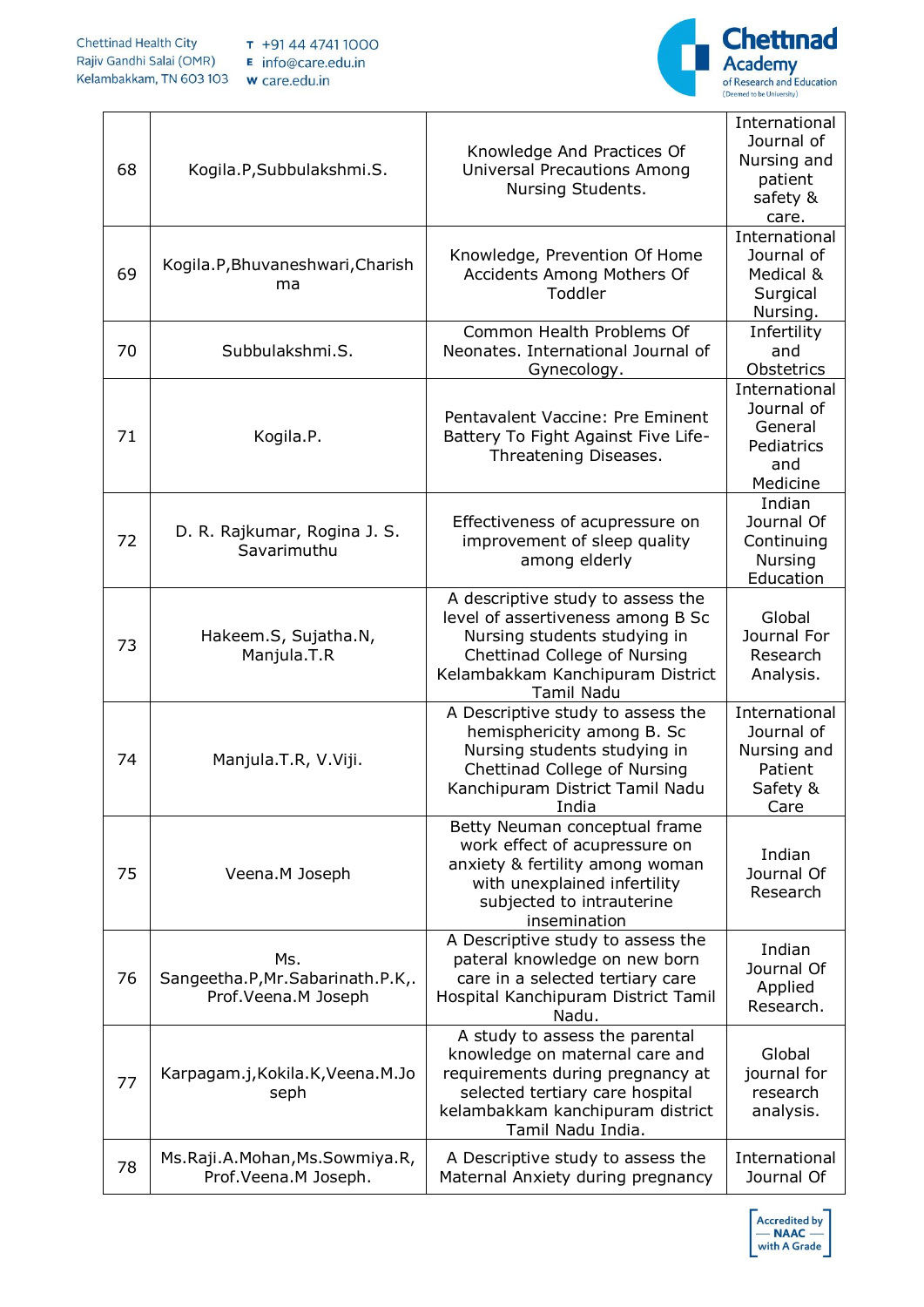

|    |                                                               | at a selected Tertiary care hospital<br>Kanchipuram District Tamil Nadu<br>India.                                                                                                                                           | Scientific<br>Research                                  |
|----|---------------------------------------------------------------|-----------------------------------------------------------------------------------------------------------------------------------------------------------------------------------------------------------------------------|---------------------------------------------------------|
| 79 | Kalaivani.S, Saradhambal.M, Reva<br>thy.D.                    | A study to assess the prevalence of<br>highrisk pregnancy among<br>antenatal mothers in elected<br>tertiary care hospital kelambakkam<br>kanchipuram district Tamil Nadu<br>India                                           | International<br>Journal Of<br>advanced<br>Research.    |
| 80 | Shenbagapraba.N, Shainas.A, Tiff<br>any Lamin.                | A study to assess the level of<br>knoweledge on substance abuse<br>among adolescants boys at selected<br>village kancheepuram district<br>tamilnadu India                                                                   | Paripex-<br>Indian<br>Journal of<br>Research            |
| 81 | Shenbagapraba.N, K. Priyadharsin<br>i.M.Yogalaskshmi          | A study to assess the effectiveness<br>of planned teaching programme on<br>breast self examination among<br>adult women in selected village<br>kancheepuram district tamilnadu<br>India                                     | Global<br>Journal of<br>Research<br>Analysis            |
| 82 | Renganayaki.S, Stellasugunakum<br>ari                         | A study to assess the level of<br>satisfaction on quality of post -<br>operative nursing care among<br>patients subjected to cardiac<br>surgery                                                                             | International<br>Journal of<br>Scientific<br>Research   |
| 83 | Jasmine<br>Joys.R, Stellasugunakumari                         | A study to assess the effectiveness<br>of back massage therapy in<br>promoting sleep quality among post<br>operative patients after cardiac<br>surgery                                                                      | International<br>Journal of<br>Scientific<br>Research   |
| 84 | Subhashini, Sumithra.A,<br>Gomathi, Pushpakala<br>Jagannathan | Effectiveness of STP on prevention<br>of iron deficiency anemia among<br>adolescent girls in selected nursing<br>colleges kanchipuram district Tamil<br>Nadu India                                                          | Indian<br>Journal Of<br>Applied<br>Research.            |
| 85 | Nivedha, Nidhisha Susan Johny,<br>Pushpakala Jagannathan      | Effectiveness Of Heifer Skin Tap<br>Technique Vs Usual Standard<br>Technique In Reducing Pain During<br><b>Intramuscular Injection Among</b><br>Adult Patients In Selected Hospital<br>Kelambakkam Kanchipuram<br>District. | International<br>Journal Of<br>Scientific<br>Research   |
| 86 | Dickson Priya Kumar, Rathiga.A                                | A Case Control Study to assess<br>Cardiac Autonomic Neuropathy<br>among Adult with Type II Diabetes<br>Mellitus In Selected Tertiary<br>Hospital Kanchipuram District<br>Tamilnadu India                                    | International<br>Journal of<br>Science and<br>Research. |
| 87 | Pillanni Shri, pill Topu,<br>PushpakalaKJ                     | A study to identify the risk of<br>obstructive sleep apnea and assess<br>the prevalence of hypertension<br>among them in selected community<br>area                                                                         | International<br>journal of<br>science and<br>research  |
| 88 | Kogila.R, Kalaiyarasi.S, Pushpakal<br>a Jagannathan           | A study to assess the level of risk of<br>Pressure ulcer among bed ridden<br>patients in selected tertiary hospital                                                                                                         | International<br>Journal of<br>Applied                  |

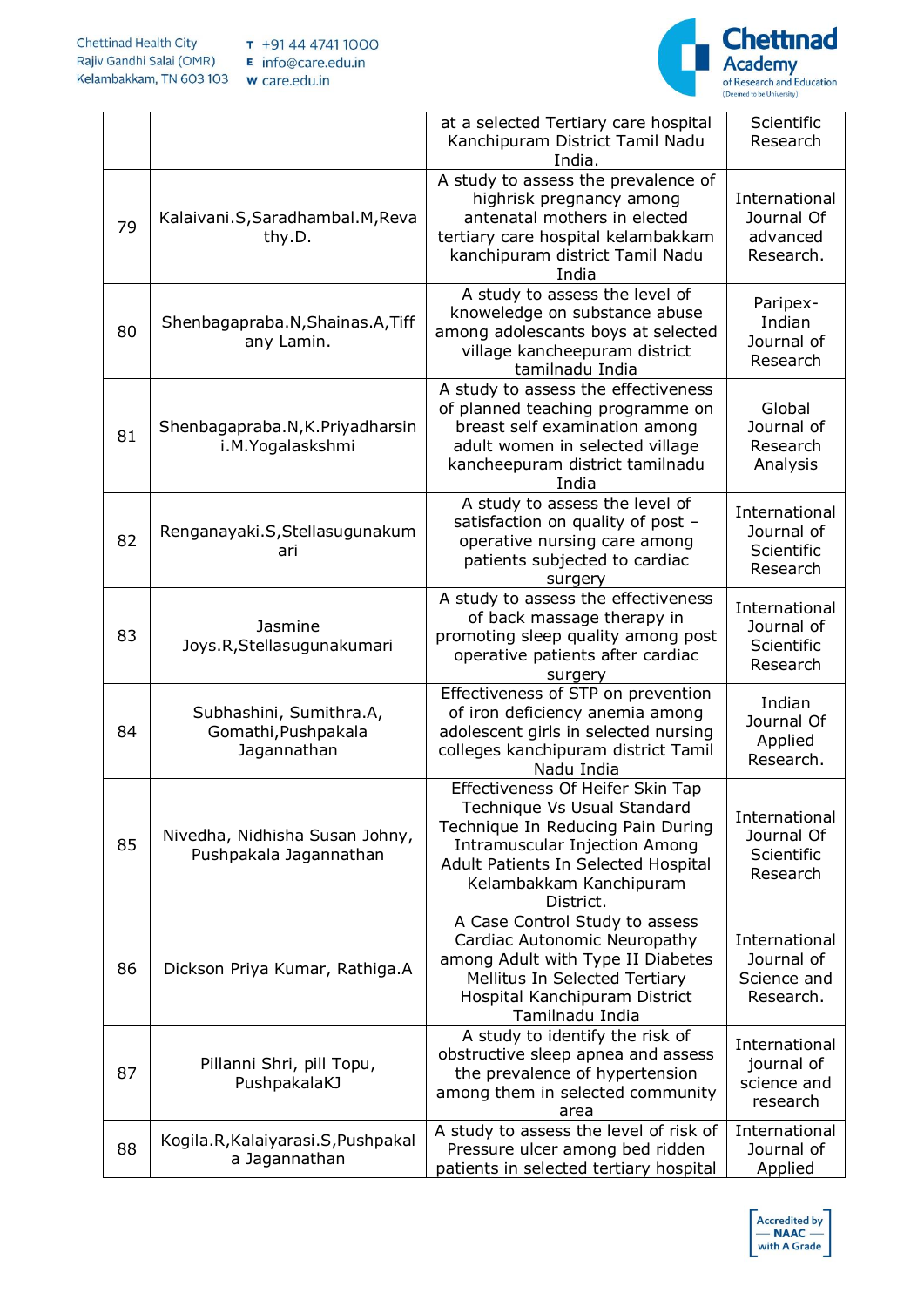

|    |                                                                                                             |                                                                                                                                                                                                                                                                                       | Research                                                                     |
|----|-------------------------------------------------------------------------------------------------------------|---------------------------------------------------------------------------------------------------------------------------------------------------------------------------------------------------------------------------------------------------------------------------------------|------------------------------------------------------------------------------|
|    |                                                                                                             |                                                                                                                                                                                                                                                                                       |                                                                              |
| 89 | J. Sanyal, SSSJ. Ahmed, Ng<br>HKT, T. Naiya, E. Ghosh, TK.<br>Banerjee                                      | Metallomic Biomarkers in<br>Cerebrospinal fluid and Serum in<br>patients with Parkinson's disease in<br>Indian population.                                                                                                                                                            | Scientific<br>Reports                                                        |
| 90 | S. Venkataraman, S. Narayan,<br>A. Chadha                                                                   | Direct observation of redox<br>reactions in Candida parapsilosis<br>ATCC 7330 by Confocal microscopic<br>studies                                                                                                                                                                      | Scientific<br>Reports                                                        |
| 91 | G. Sangeetha and C.N.<br>Ramgopal                                                                           | Factors contributing tomarital<br>compatibility and their relationship<br>to personality, emotional maturity<br>and mental health.                                                                                                                                                    | Journal of<br>Psychologica<br>I Researches                                   |
| 92 | V. Ramakrishnan                                                                                             | MECP2 Mutations Associated with<br>Rett Syndrome - Molecular<br>Approaches.                                                                                                                                                                                                           | Journal of<br>Neonatal<br>Biology                                            |
| 93 | Y. Makida, E. He, D. Mohania, G.<br>Balieiro-Neto, H. Alagozlu, H.<br>Alagozlu, S. Pathak, Y.               | Naito, A. Lorenzetti, H.<br>Takadanohara, J. Cervi and F.<br>Marotta (2016). Effect of a Novel<br>GSH-based Compound and<br>Chabasite-phillipsite-based Chelator<br>in Environmentally-exposed Poor<br>Detoxifiers: An Adjuvant<br>Hepatoprotective Treatment for<br>Poly-drug Users? | Metabolomic<br>s (Los<br>Angel)                                              |
| 94 | S. Radha, K.K. Mothilal, A.<br>Thamaraichelvan and<br>Elangovana                                            | Synthesis, characterization and<br>biological studies of sulfadiazine<br>drug based transition metal<br>complexes                                                                                                                                                                     | Journal of<br>Chemical<br>and<br>Pharmaceuti<br>cal Research                 |
| 95 | V. Ramakrishnan and R.S.A.<br>Husain, S.G. Kumar                                                            | An overview of rare genetic<br>disorders and recent diagnostic<br>approaches.                                                                                                                                                                                                         | Saudi<br>Journal of<br>Health<br>Science                                     |
| 96 | V. Ramakrishnan, A.A. Thomas,<br>R.S.A. Husain. SSJ. Ahmed, K.<br>Subramaniyan and S. Kumar                 | Association of rs1801582 and<br>rs1801334 PARK2 Polymorphisms<br>with risk of Parkinson's disease: A<br>case-control study in South India<br>and Meta-Analysis.                                                                                                                       | Meta Gene                                                                    |
| 97 | V. Jayakumar, SSSJ. Ahmed,<br>K.K. Ebenezar                                                                 | Multivariate analysis and molecular<br>interaction of curcumin with PPARy<br>in high fructose diet induced insulin<br>resistance in rats.                                                                                                                                             | SpringerPlus                                                                 |
| 98 | V. Kathiresan, S. Subburaman,<br>A.V. Krishna, M. Natarajan, G.<br>Rathinasamy, K. Ganesan, R.<br>Murugesan | Naringenin Ameliorates Doxorubicin<br>Toxicity and Hypoxic Condition in<br>Dalton's Lymphoma Ascites Tumor<br>Mouse Model: Evidence from<br>Electron Paramagnetic Resonance<br>Imaging                                                                                                | Journal of<br>Environment<br>al Pathology,<br>Toxicology,<br>and<br>Oncology |
| 99 | M.S. Sreekanth, SK. E. Basha,<br>G.A. Kumar, S. Govindaraju, P.<br>Nayar, RM. Pitchappan                    | Association of IL-1 $\beta$ +3953 C and<br>HLA-DRB1*15 with Coronary Artery<br>and Rheumatic Heart Diseases in<br>South India.                                                                                                                                                        | Human<br>Immunology                                                          |

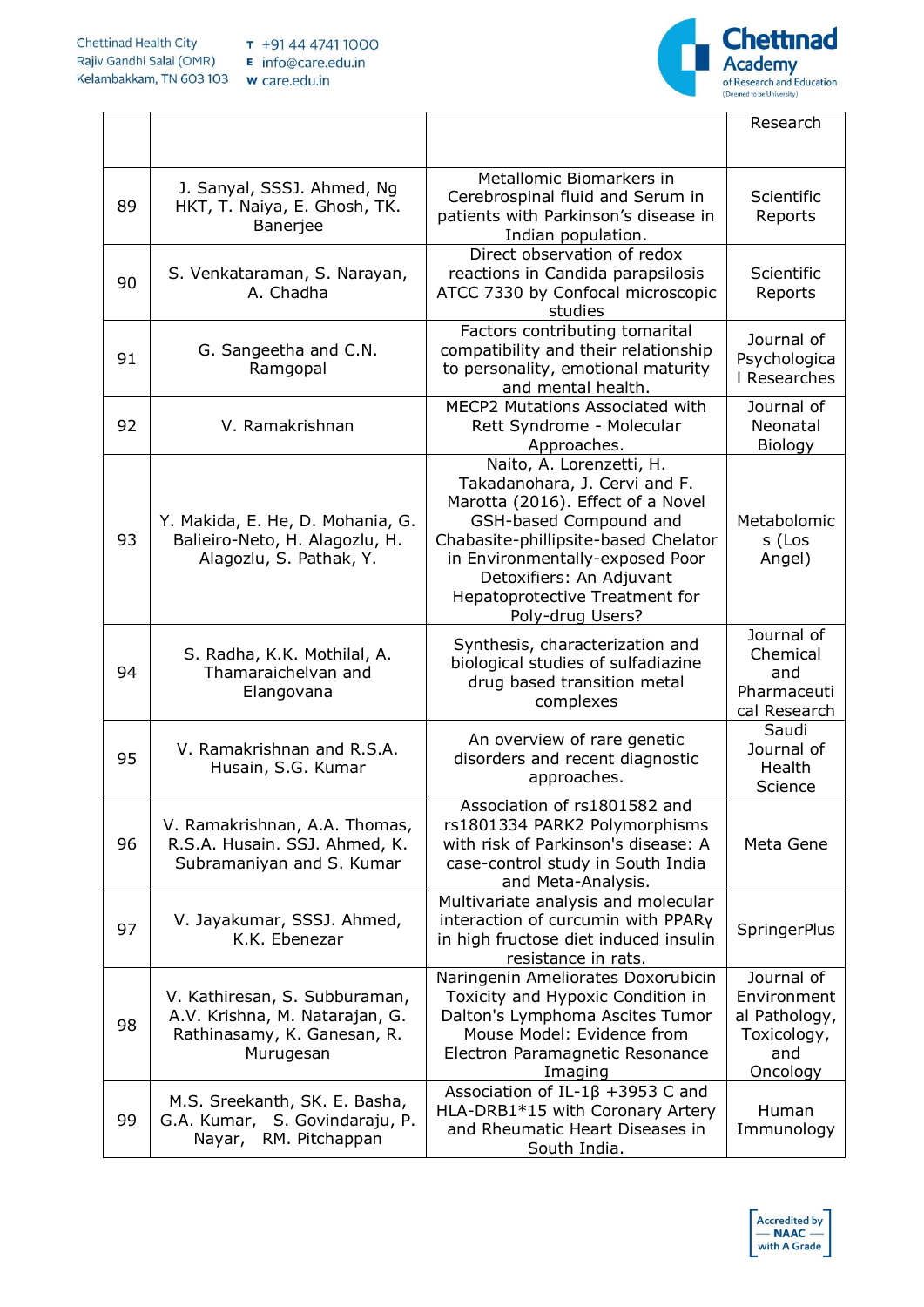

| 100 | S. Krishnan, S. Narayan and A.<br>Chadha                                                                          | Whole resting cells vs. cell free<br>extracts of Candida<br>parapsilosisATCC 7330 for the<br>synthesis of gold nanoparticles                                                                                                               | <b>AMB Express</b>                                                        |
|-----|-------------------------------------------------------------------------------------------------------------------|--------------------------------------------------------------------------------------------------------------------------------------------------------------------------------------------------------------------------------------------|---------------------------------------------------------------------------|
| 101 | S.S.J.S. Ahmed, R.S.A. Husain,<br>S. Kumar, V. Ramakrishnan                                                       | Association between MDR1 gene<br>polymorphisms and Parkinson's<br>disease in Asian and Caucasian<br>populations: a meta-analysis                                                                                                           | Journal of<br>the<br>Neurological<br><b>Sciences</b>                      |
| 102 | M. Vimaladevi, K.C. Divya, A.<br>Girigoswami                                                                      | Liposomal nano formulations of<br>rhodamine for targeted<br>photodynamic inactivation of<br>multidrug resistant gram negative<br>bacteria in sewage treatment plan                                                                         | Journal of<br>Photochemis<br>try and<br>Photobiology<br><b>B: Biology</b> |
| 103 | R. Shanmugam, A.<br>Thamaraichelvan, T.K. Ganesan,<br>B. Viswanathan                                              | Carbon dioxide activation and<br>transformation to HCOOH on metal<br>clusters ( $M = Ni$ , Pd, Pt, Cu, Ag &<br>Au) anchored on a polyaniline<br>conducting polymer surface - an<br>evaluation study by hybrid density<br>functional theory | <b>RSC</b><br>Advances                                                    |
| 104 | N.Esakkiammal, Khizer Hussain<br>Afroze M, Renu Chauhan,<br>Manickam Subramanian, Balaji<br>T.K, Azmatulla Shaik. | Anatomical variants of nerve of<br>Kuntz and its clinical and surgical<br>implications.                                                                                                                                                    | International<br>Journal of<br>Anatomy<br>and<br>Research                 |
| 105 | Viswambhar V, Sowjanya B,<br>Meenakshi N, Shanmuganathan<br>A, Subramanian S.                                     | Gram Positive Bacterial Pathogens<br>in Acute Exacerbation of COPD and<br>Antibiotic Sensitivity Pattern of<br>These Organisms                                                                                                             | Indian<br>Journal of<br>Applied<br>Research                               |
| 106 | Ramasamy Subramanian,<br>Himanshu Padh, Sivakadakham<br>N, Pradeep G Nayar                                        | The Effect of Enhanced External<br>Counter Pulsation in Blood Lipid<br>Profile in Patients With Coronary<br>Artery Disease                                                                                                                 | Circulation                                                               |
| 107 | Subramanian R, Nayar S,<br>Meyyappan C, Ganesh N,<br>Chandrakasu A, Nayar PG                                      | <b>Effect of Enhanced External Counter</b><br><b>Pulsation Treatment on Aortic Blood</b><br>Pressure, Arterial Stiffness and<br>Ejection Fraction in Patients with<br>Coronary Artery Disease.                                             | Journal of<br>Clinical and<br>Diagnostic<br>Research                      |
| 108 | Chokkalingam M, Saradha S,<br>Pradeep.G. Nayar, Tamil Selvi L                                                     | Clinical profile of patients with<br>recanalised infarct related coronary<br>artery after thrombolytic therapy                                                                                                                             | Kerala Heart<br>Journal                                                   |
| 109 | Suruliraman SM, Anjan S,<br>Kulkarni AG, Suma K.                                                                  | Health status of plantation workers:<br>A cross-sectional study.                                                                                                                                                                           | MedPulse-<br>International<br>Medical<br>Journal                          |
| 110 | AG Vijay, J Suresh                                                                                                | Facial Bone Fractures in Road<br>Traffic Accident: A Post Mortem<br>Study                                                                                                                                                                  | Medicao-<br>Legal<br>Update                                               |
| 111 | Noorul Ameen, Udayashankar,<br><b>Bhagya</b><br>Madhivanan, Rajasekaran.                                          | Oral manifestations in Type 2<br>Diabetes mellitus and its<br>Association with Diabetic<br>complications.                                                                                                                                  | Journal of<br>Medical<br>Science And<br>Clinical<br>Research              |
| 112 | J Vigneshwaran, A<br>SBharranitharan, D.Rajasekaran,<br>R.Vijayashree                                             | Case Report: - Mucoid Vasculopathy<br>Mimicking large vessel vasculitis                                                                                                                                                                    | <b>TAPICON</b><br>clinical<br>updates                                     |

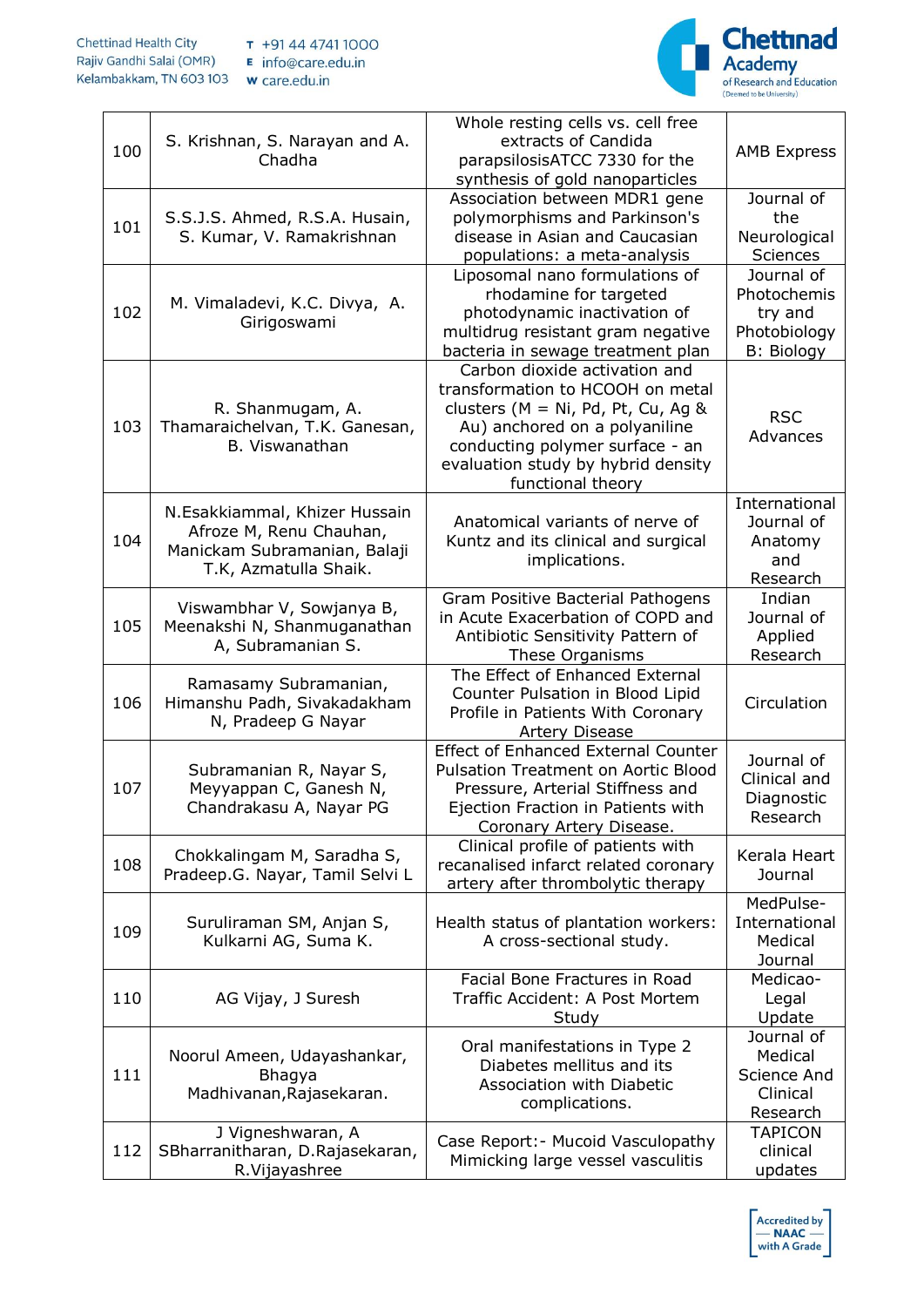

| 113 | S Noorul Ameen, Lijo George, D<br>Rajasekaran                                         | Emerging trends in clinical profile,<br>lab diagnosis, culture and<br>sensitivity pattern of typhoid fever<br>in a semi-urban tertiary care<br>hospital. MedPulse        | International<br>Medical<br>Journal                                               |
|-----|---------------------------------------------------------------------------------------|--------------------------------------------------------------------------------------------------------------------------------------------------------------------------|-----------------------------------------------------------------------------------|
| 114 | Mayilananthi K, Durga Krishnan,<br>Sarah Premraj, Bhagya<br>Mathivanan, Rajasekaran D | Correlating the severity of chronic<br>kidney disease with oral health.                                                                                                  | Journal of<br>Medical<br>science and<br>Clinical<br>Research                      |
| 115 | Mayilananthi K, Sarah Premraj,<br>Durga Krishnan, Sugani V,<br>Rajasekaran D          | Risk factors for cognitive<br>dysfunction among patients with<br>type 2 diabetes mellitus attending<br>tertiary care centre in South India.                              | Medpulse<br>International<br>Medical<br>Journal                                   |
| 116 | Durga Krishnan, Mayilananthi K,<br>Sarah Premraj, Rajasekaran D                       | Correlation of body mass index, risk<br>factors and biochemical parameters<br>in patients with non alcoholic fatty<br>liver disease.                                     | Medpulse<br>International<br>Medical<br>Journal                                   |
| 117 | Durga Krishnan, Sarah Premraj,<br>Mayilananthi K, Vishwanath CN,<br>Rajasekaran D.    | A Cross Sectional Study of Clinical<br>Profile and Cardiac Manifstations in<br>Patients with Primary and<br>Secondary Dengue Fever in A<br><b>Tertiary Care Hospital</b> | Journal of<br>Medical<br>Science And<br>Clinical<br>Research                      |
| 118 | K. Senthil Kumar, T. Dinesh<br>Kumar, R. Balamuralee, R.<br>Anantharamakrishnan       | Validity and reliability of Faecal<br>antigen test in identifying H. pylori<br>infection in adults with dyspepsia.                                                       | International<br>Journal of<br>Surgery and<br>Orthopedics                         |
| 119 | Nirupa S, Priyadarshini S                                                             | A study on the $aac(61)$ -ib-cr gene<br>prevalence among ciprofloxacin<br>resistant strains of uropathogenic<br>Enterobacteriaceae                                       | International<br>Journal of<br>Applied and<br><b>Basic</b><br>Medical<br>research |
| 120 | Danis Vijay D, Jayanthi S,<br>Shameem Banu AS                                         | A study on ESBL and MBL producing<br>bacteria from drinking water<br>sources in and around<br>Kelambakkam                                                                | Indian<br>Journal of<br>Microbiology<br>Research                                  |
| 121 | Nirupa S, Gayathri V,<br>Priyadarshini S.                                             | A study on bacterial flora on the<br>fingerprinting surface of the<br>biometric devices at a Tertiary care<br>Hospital                                                   | International<br>Journal of<br>Current<br>Microbiology<br>and Applied<br>Sciences |
| 122 | Priyadarshini S, Nirupa S,<br>Vidhya R. Preethi V                                     | A study on the prevalence of<br>Dengue in Kelambakkam in<br>comaparison to an earlier study.                                                                             | Indian<br>Journal of<br>Microbiology<br>Research.                                 |
| 123 | Arularasu P, Alice Peace R,<br>Priyadarshini S                                        | Detection of High and Low level<br>mupirocin Resistance among clinical<br>isolates of Staphylococcus aureus.                                                             | Indian<br>Journal of<br>Microbiology<br>Research.                                 |
| 124 | Vasanthi R, Priyadarshini S,<br>Shameem Banu AS                                       | Molecular characterization of biofilm<br>producing Staphylococci isolated<br>from central venous catheters in a<br>tertiary care hospital.                               | Indian<br>Journal of<br>Microbiology<br>Research                                  |

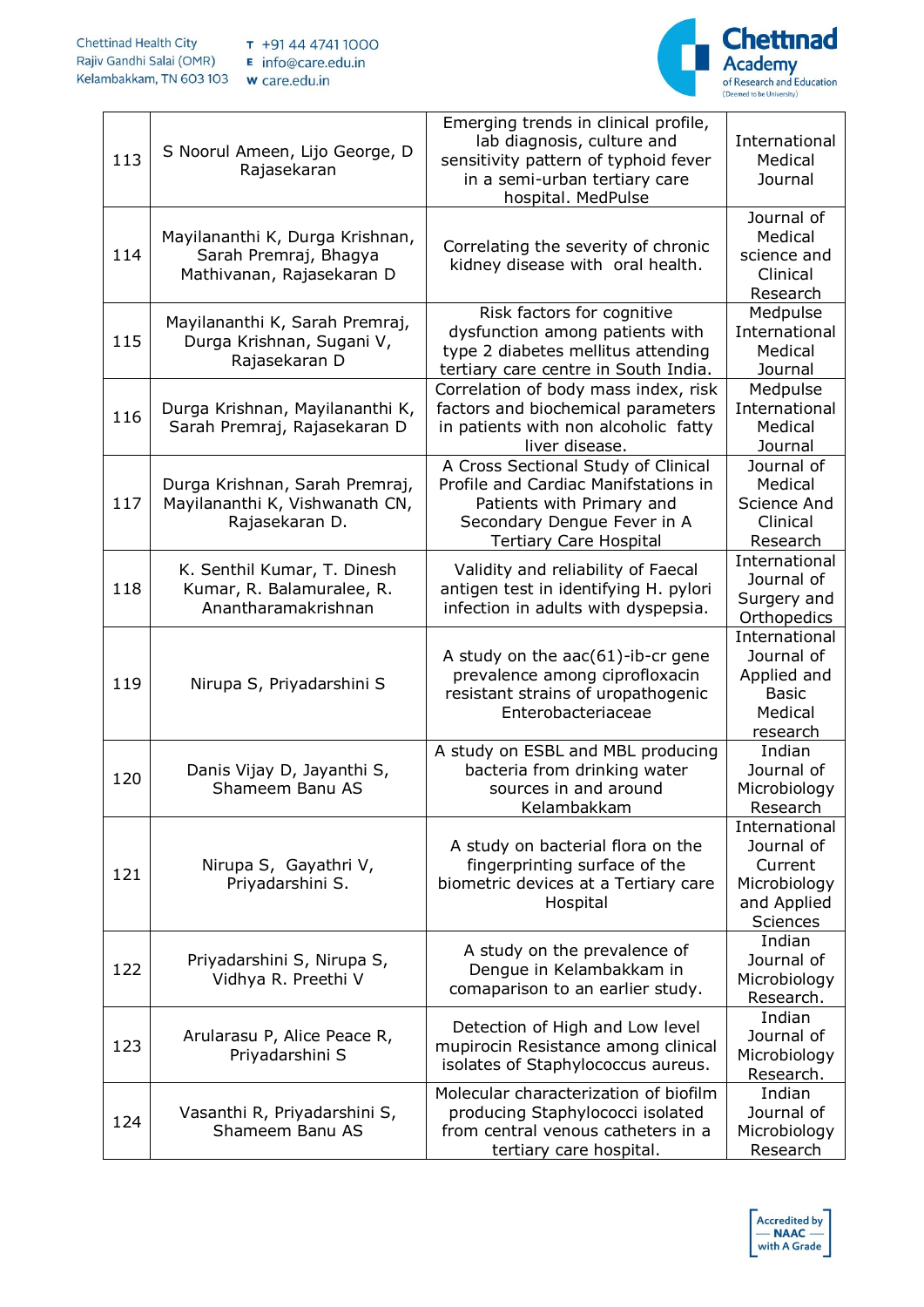

| 125 | Gayathri Devi.S                                                          | Does the endometrial thickness<br>really matter in assisted<br>reproductive technology cycles - A<br>retrospective analysis                  | Chettinad<br><b>Health City</b><br>Medical<br>Journal         |
|-----|--------------------------------------------------------------------------|----------------------------------------------------------------------------------------------------------------------------------------------|---------------------------------------------------------------|
| 126 | Krithika Devi, Radha Pandiyan,<br>Pandiyan N                             | Profile Of Low Responders In<br>Assisted Reproductive Technology -<br>A Retrospective Study                                                  | Chettinad<br>Health city<br>Medical<br>Journal                |
| 127 | Surya, Pandiyan N                                                        | Number of days of controlled<br>ovarian stimulation (COS) and<br>outcome of assisted reproductive<br>technology                              | Chettinad<br>Health city<br>Medical<br>Journal                |
| 128 | Puvithra T, Pandiyan N                                                   | Polycystic ovary syndrome is an<br>epiphenomenon- An Opinion.                                                                                | Chettinad<br>Health city<br>Medical<br>Journal                |
| 129 | Ranjani S, Prathima, T Ramesh<br>Raja D, Asha Benziger,<br>N<br>Pandiyan | Spermatozoa motility in reverse<br>gear? An observation of backward<br>moving Human Spermatozoa.                                             | Matters.                                                      |
| 130 | Shah Dupesh Khan                                                         | In-vitro oocyte maturation - A Mini<br>Review                                                                                                | Journal of<br>Clinical<br>Embryology                          |
| 131 | Ramprakash MA, Charanraj H                                               | Neonatal outcomes in early term<br>neonates versus term neonates in a<br>tertiary care hospital - A cross<br>sectional comparative study.    | International<br>Archives of<br>Integrated<br>Medicine        |
| 132 | Ramesh VG                                                                | Surgical approaches to trigeminal<br>neuralgia.                                                                                              | Neurology<br>India                                            |
| 133 | Rajakeerthana, Swarnapriya                                               | Association of ABO &Rh D blood<br>group and gestational hypertension<br>disorders, a retrospective study.                                    | Journal-<br>Internal<br>Archives of<br>Integrated<br>Medicine |
| 134 | Angel S, Prabha S                                                        | A study on early first trimester<br>ultrasound and its benefits.                                                                             | International<br>Journal of<br>Scientific<br>Research         |
| 135 | Sindhura M, Famidha AM,<br>Vijayalakshmi K, Nayar P                      | The Twin Balloon of hope-successful<br>management of tight mitral<br>stenosis with balloon mitral<br>valvuloplasty in an antenatal<br>woman. | Chettinad<br><b>Health City</b><br>Medical<br>Journal.        |
| 136 | Sathiya S, Famidha AM,<br>Vijayalakshmi K, Sailatha R,<br>Renuka S       | Case Report- Uterine Papillary<br>Serous Carcinoma.                                                                                          | Chettinad<br>Health City<br>Medical<br>Journal                |
| 137 | Rijaphin R, Kavitha D, Sreevalsan<br>A, Subbiah VN                       | Malignant Mixed Tumour of Uterus.                                                                                                            | Chettinad<br><b>Health City</b><br>Medical<br>Journal         |
| 138 | Renuka S, Famidha AM,<br>Vijayalakshmi K, Sailatha R,<br>Sathiya S.      | Case Report-An Ovarian Juvenile<br>Granulosa Cell Tumour in adult.                                                                           | Chettinad<br><b>Health City</b><br>Medical<br>Journal         |
| 139 | Pattayail B, Swarnapriya K,<br>Subbiah VN.                               | Case Report- Asymptomatic Large<br>Placental Chorioangioma in                                                                                | Chettinad<br>Health City                                      |

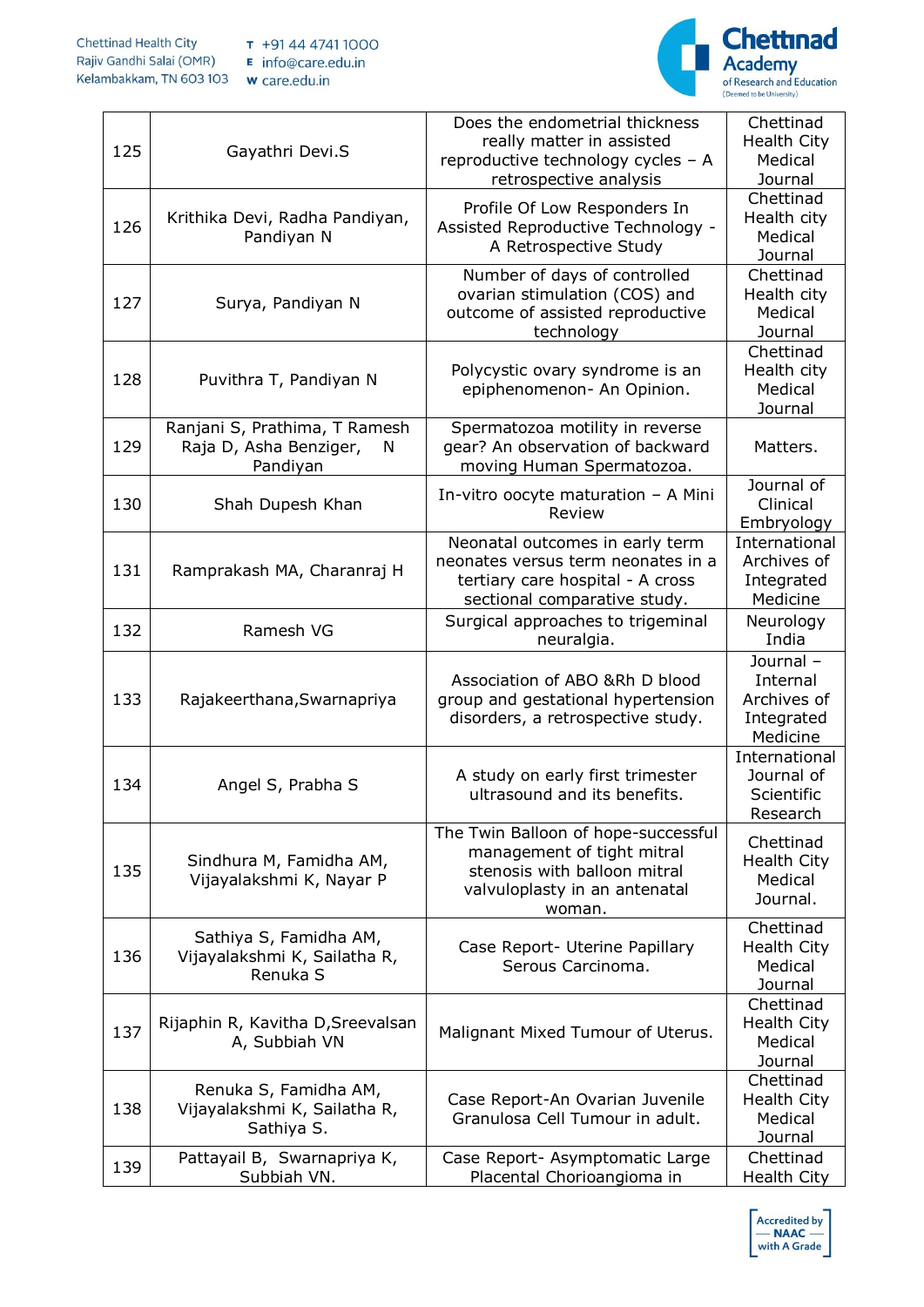

|     |                                                                                        | Primigravida                                                                                                  | Medical                       |
|-----|----------------------------------------------------------------------------------------|---------------------------------------------------------------------------------------------------------------|-------------------------------|
|     |                                                                                        |                                                                                                               | Journal                       |
| 140 |                                                                                        | Survey of Awareness about                                                                                     | Chettinad                     |
|     | Premnath G, Manoj Vasudevan,                                                           | Glaucoma Among Medical Doctors                                                                                | <b>Health City</b>            |
|     | Pandurangan R, Swathi.                                                                 | of A Medical College and Tertiary                                                                             | Medical                       |
|     |                                                                                        | Care Hospital in South India.                                                                                 | Journal                       |
|     | Siddharam Janti, K Stephen                                                             | Pre Macular Subhyaloid                                                                                        | Chettinad                     |
| 141 | Sudhakar, Charanya, Shankar                                                            | Haemmorrhage- A Prospective                                                                                   | <b>Health City</b>            |
|     | C, Ananya Aila.                                                                        | Clinical Study.                                                                                               | Medical                       |
|     |                                                                                        |                                                                                                               | Journal                       |
|     | Stephen Sudhakar, Manoj                                                                |                                                                                                               | Chettinad                     |
| 142 | Vasudevan, Vigneshwaran,                                                               | Bisphosphonate Induced Recurrent                                                                              | <b>Health City</b>            |
|     | Ananya A.                                                                              | Anterior Uveitis.                                                                                             | Medical                       |
|     |                                                                                        |                                                                                                               | Journal                       |
| 143 | Stephen Sudhakar K, Charanya<br>C, Ananya A.                                           | A Rare Case of Herpes Simplex<br>Virus Type 2 Induced Acute Retinal<br>Necrosis.                              | Chettinad                     |
|     |                                                                                        |                                                                                                               | <b>Health City</b><br>Medical |
|     |                                                                                        |                                                                                                               | Journal                       |
|     |                                                                                        |                                                                                                               | Chettinad                     |
|     | Siddharam Janti, Shankar C,                                                            |                                                                                                               | <b>Health City</b>            |
| 144 | Ananya Aila, Stephen Sudhakar K                                                        | Unilateral Ocular Myasthenia Gravis                                                                           | Medical                       |
|     |                                                                                        |                                                                                                               | Journal                       |
|     |                                                                                        |                                                                                                               | International                 |
|     |                                                                                        |                                                                                                               | Journal of                    |
| 145 | Mali K, Vasudevan M, Janti CCS.                                                        | Clomiphene citrate induced<br>maculopathy                                                                     | Health                        |
|     |                                                                                        |                                                                                                               | Sciences and                  |
|     |                                                                                        |                                                                                                               | Research                      |
|     |                                                                                        | Tenosynovitis as a primary                                                                                    | Chettinad                     |
| 146 | <b>Victor Moiranthem</b>                                                               | manifestation of rheumatoid                                                                                   | HealthCity                    |
|     |                                                                                        | arthritis Balaji Govindarajan, Korpu                                                                          | Medical                       |
|     |                                                                                        | Venkata Ram Kishore                                                                                           | Journal                       |
|     | Balaji G                                                                               | Giant Cell Tumor Of Distal Fibula:<br>7.5 Years Follow-Up After Enbloc<br><b>Resection And Reconstruction</b> | Chettinad                     |
| 147 |                                                                                        |                                                                                                               | <b>Health City</b>            |
|     |                                                                                        |                                                                                                               | Medical                       |
|     |                                                                                        |                                                                                                               | Journal                       |
|     | Chidambharam Choccalingam,                                                             | Spectrum of Changes in RBC                                                                                    | Journal of<br>Clinical and    |
| 148 | Aarthi Kannan                                                                          | Indices and Histograms in Blood                                                                               | Diagnostic                    |
|     |                                                                                        | from Subjects with Cold Antibodies                                                                            | Research                      |
|     |                                                                                        | Comparison of MPV values in                                                                                   |                               |
|     | Rajesh Kanna Nandagopal                                                                | uncontrolled diabetic patients with                                                                           | Journal of                    |
| 149 |                                                                                        | controlled diabetic and non diabetic                                                                          | Clinical and                  |
|     | Radha, Diwakar Selvam                                                                  | cases and its role as a good                                                                                  | Diagnostic                    |
|     |                                                                                        | indicator of vascular complications.                                                                          | Research.                     |
|     | Manoj Vasudevan,<br>Chidambharam Choccalingam,<br>Rajesh Kanna, Vijayshree<br>Raghavan | Pigmented Bowen's disease of<br>bulbar conjunctiva: A case report                                             | International                 |
|     |                                                                                        |                                                                                                               | Journal of                    |
| 150 |                                                                                        |                                                                                                               | Ocular                        |
|     |                                                                                        |                                                                                                               | Oncology                      |
|     |                                                                                        |                                                                                                               | and                           |
|     |                                                                                        |                                                                                                               | Oculoplasty                   |
| 151 | Antonyjenifer, Ashvind. L. Sujatha<br>Sridharan, Suresh P, Umadevi L                   | Association Between Urine pH and                                                                              | Chettinad                     |
|     |                                                                                        | Urinary Tract infection in children-                                                                          | Health city                   |
|     |                                                                                        | A hospital based cross sectional                                                                              | Medical                       |
|     |                                                                                        | study.                                                                                                        | journal                       |

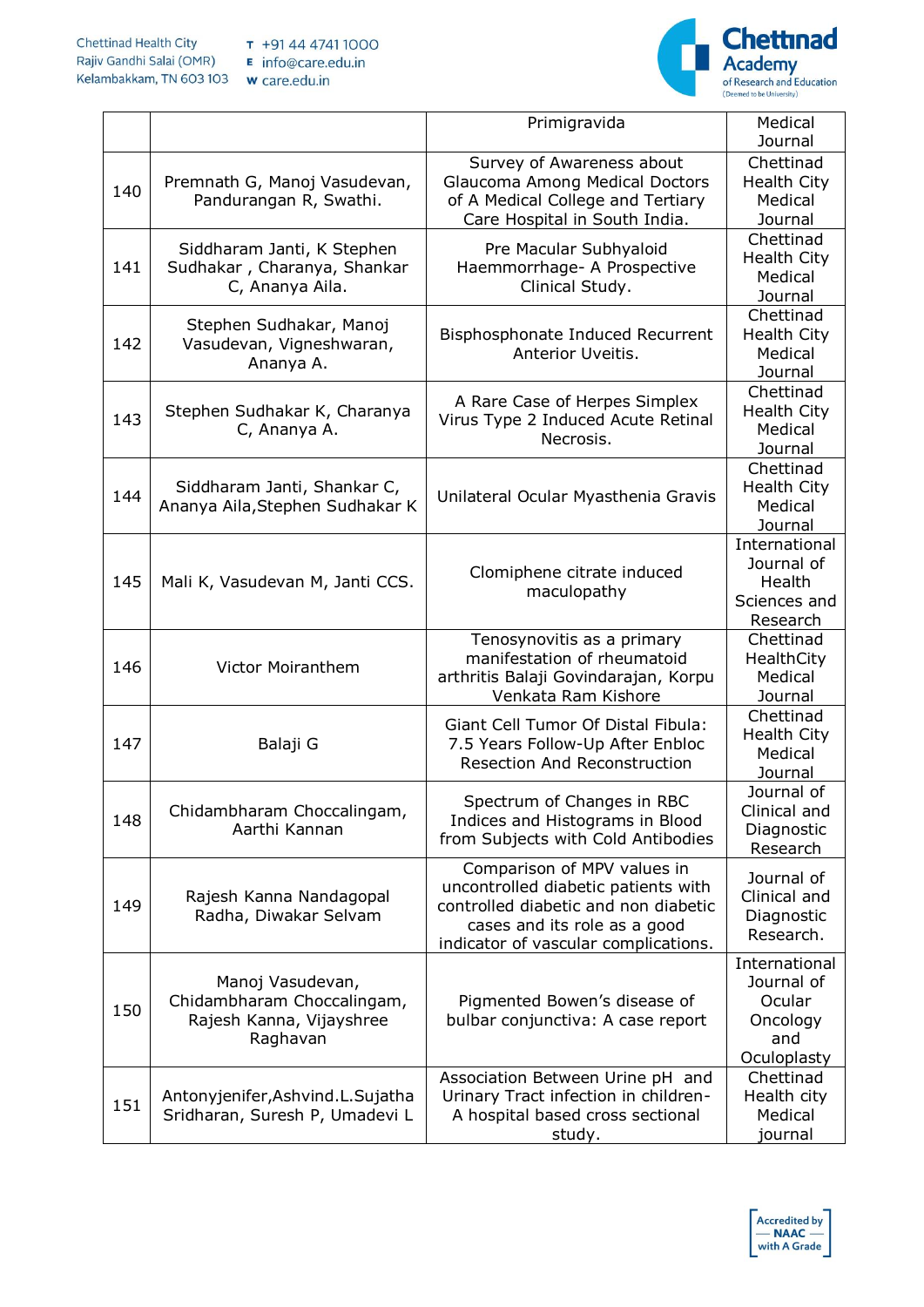

| 152 | Antony jeniferJ, Saisanthosh R.B<br>Suresh P                                                    | Incidence and profile of severe<br>anemia in children aged 1 month to<br>14 years attending tertiary level<br>care hospital                                      | Journal of<br>medical and<br>dental<br>sciences                       |
|-----|-------------------------------------------------------------------------------------------------|------------------------------------------------------------------------------------------------------------------------------------------------------------------|-----------------------------------------------------------------------|
| 153 | Ganavi, Ganesh Narayana, R. Prem<br>alatha, Gangadhar. B. Belavadi                              | Incidence of Acute renal failure in<br>Birth asphyxia and its correlation<br>with HIE Staging                                                                    | Indian<br>Journal of<br>Neonatal<br>Medicine<br>and<br>Research       |
| 154 | RajaguruGanesan, Suresh<br>Panchanathan, Uma Devi L                                             | TuberculomavsNeurocysticercosis -<br>A Diagnostic Dilemma. Case Report                                                                                           | Chettinad<br><b>Health City</b><br>Medical<br>Journal                 |
| 155 | DeeptiPandit, Francis Reena F J,<br>SujathaSridharan                                            | Tuberous Sclerosis Masquerading as<br>Febrile Seizure - A Case Report.                                                                                           | Chettinad<br><b>Health City</b><br>Medical<br>Journal                 |
| 156 | GanaviRamagopal, Ganesh<br>Narayana, Uma Devi L,<br>PradeepNayar G                              | Approach to Chest Pain in Children<br>and Adolescents Review Article                                                                                             | Chettinad<br><b>Health City</b><br>Medical<br>Journal                 |
| 157 | Ramgopal Ganavi, Guru R,<br>suresh P, Moorthy G, umadevi L                                      | Sacrococcygeal teratoma<br>mistreated with repeated aspiration                                                                                                   | APSP J case<br>report                                                 |
| 158 | Ganavi RamaGopal, Edin Brow,<br>Alexander M., Jaishree<br>Vasudevan, L. Uma devi<br>Demographic | Clinical and Hematological Profile of<br>Children with Bronchiolitis: A<br>Comparative Study between<br>Respiratory Synctial Virus [RSV]<br>and [NON RSV] Groups | Journal of<br>Clinical and<br>Diagnostic<br>Research                  |
| 159 | Ramagopal G, Narasimhan S,<br>Devi LU.                                                          | Prevalence of depression among<br>children living in orphanage                                                                                                   | International<br>Journal of<br>Contempora<br>ry Pediatrics            |
| 160 | Mohammed Abdul Khadir,<br>Ganesh Narayana, Ganavi<br>Ramagopal, Pradeep G Nayar                 | Isolated hypoplasia of left<br>pulmonary artery with agenesis of<br>left lobe of thyroid: a case report.                                                         | Journal of<br>clinical and<br>diagnostic<br>research                  |
| 161 | Madhavi Eerike, Venu Gopala<br>Rao Konda, Ruckmani<br>Arunachalam, Umar Dawood                  | Evaluation of antiepileptic activity<br>of ethanolic extract of Azima<br>tetracantha root in mice.                                                               | International<br>Journal of<br>Current<br>Pharmaceuti<br>cal Research |
| 162 | Saradha.S, Ruckmani.A,<br>Arunkumar.R                                                           | Current trends in the<br>pharmacotherapy of vertigo                                                                                                              | Chettinad<br>Healthcity<br>medical<br>journal                         |
| 163 | Chokkalingam.M, Saradha.S,<br>Pradeep G Nayar, Ruckmani.A                                       | Assessment of oral anticoagulation<br>knowledge among rural Indian<br>population.                                                                                | World<br>journal of<br>pharmaceuti<br>cal research                    |
| 164 | M.Chokkalingam, S.Saradha,<br>Pradeep.G.Nayar, L.Tamil Selvi.                                   | Clinical profile of patients with<br>recanalised infarct related coronary<br>artery after thrombolytic therapy.                                                  | Kerala Heart<br>Journal                                               |
| 165 | Seshathri E., Ruckmani A.,<br>Malligai E., Lakshmipathy<br>Prabhu R., Maignanakumar R           | Assessment Of Vitamin d Status In<br>Different Working Groups & The<br>Role Of Vitamin d Supplementation-                                                        | European<br>Journal of<br><b>Biomedical</b>                           |

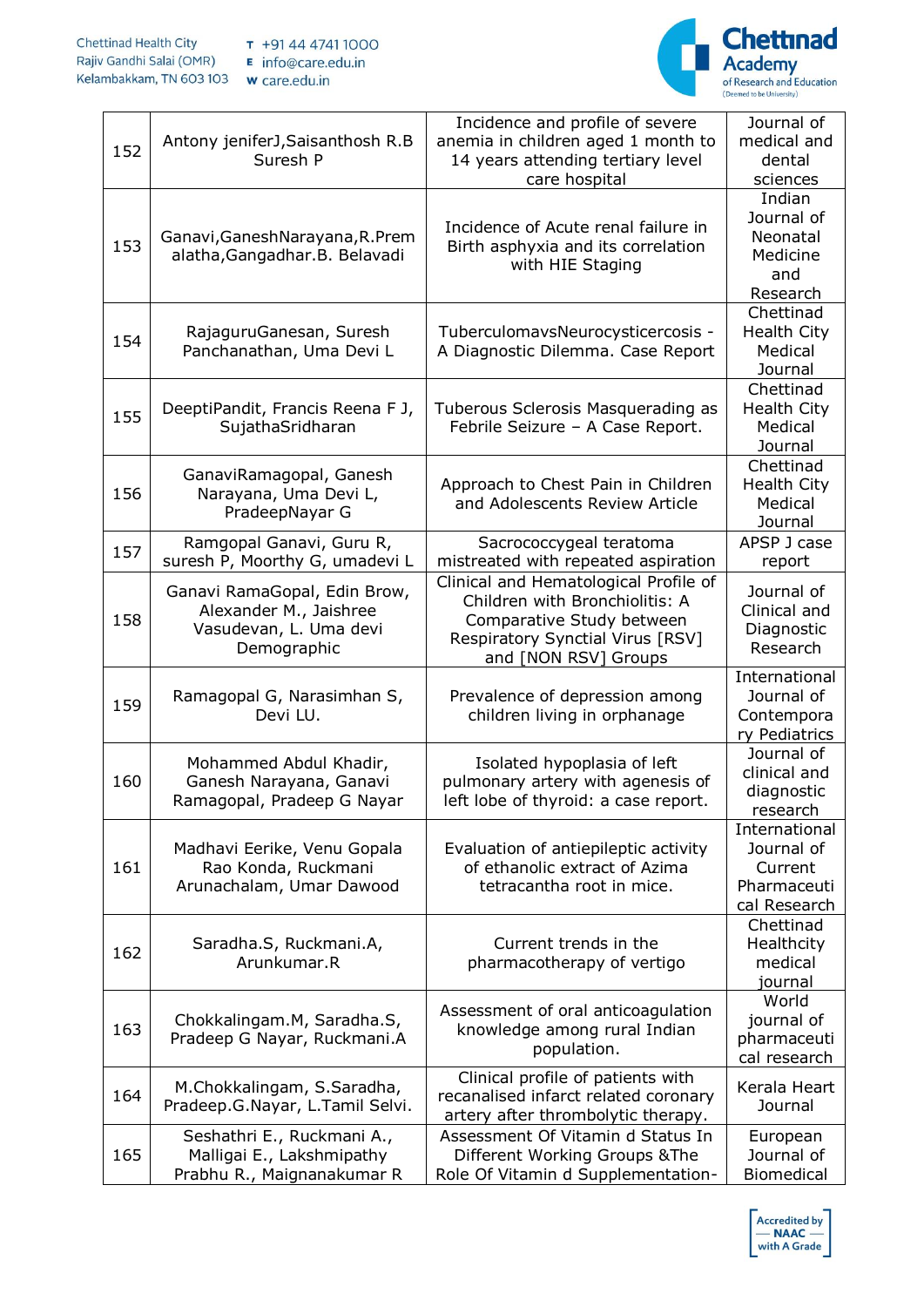

|     |                                                                                                                                               | a Pilot Study                                                                                                                                           | and<br>Pharmaceuti<br>cal Sciences                                        |
|-----|-----------------------------------------------------------------------------------------------------------------------------------------------|---------------------------------------------------------------------------------------------------------------------------------------------------------|---------------------------------------------------------------------------|
| 166 | Konda VGR, Eerike M,<br>Raghuraman LP, Rajamanickam<br>МK                                                                                     | Antioxidant and Nephroprotective<br>Activities of Aconitum<br>heterophyllum Root in Glycerol<br>Induced Acute Renal Failure in<br>Rats.                 | Journal of<br>Clinical and<br>Diagnostic<br>Research                      |
| 167 | Venu Gopala Rao Konda,<br>Ruckmani. A, Madhavi Eerike,<br>Ramesh Rao. K, Arunkumar R,<br>Lakshmipathy Prabhu. R,<br>Vinayak Meti, Sobita Devi | Nephroprotective effect of ethanolic<br>extract of Azima tetracantha root in<br>glycerol induced acute renal failure<br>in Wistar albino rats.          | Journal of<br>Traditional<br>and<br>Complement<br>ary Medicine            |
| 168 | Ahamed Basha A, Mathangi DC,<br>Shyamala R                                                                                                    | Effect of LED photobiomodulation<br>on fluorescent light induced<br>changes in cellular ATPases and<br>Cytochrome c oxidase activity in<br>Wistar rat   | Lasers in<br>Medical<br>Science                                           |
| 169 | Prasunpriya Nayak, Shiv<br>Bhushan Sharma, Nadella<br>Vijaya, Subbaraya Chowdary                                                              | Influence of ethanol on aluminum-<br>induced alterations in oxidative<br>stress of rat thalamic area.                                                   | Journal of<br>Dr. NTR<br>University of<br>Health<br><b>Sciences</b>       |
| 170 | C. Arumugam, J. Avinash, M.<br>Chokkalingam, N. Ganesh,<br>Pradeep G. Nayar, A. Ahamed<br>Basha                                               | Clinical and angiographic profile of<br>coronary artery disease among<br>young south Indian males                                                       | Kerala Heart<br>Jourtnal                                                  |
| 171 | MehboobYaqub, Shajahan<br>Ismail, Sally Babiker,<br>T.S.Sathyanarayana Rao                                                                    | Psychiatrist's responsibilities with<br>regards to patient's fitness to drive                                                                           | Indian<br>journal of<br>Psychiatry                                        |
| 172 | Aparjindal, Subramanian S,<br>Suresh Sagadevan, Meenakshi<br>Narasimhan, Aruna<br>Shanmuganathan, Viswambhar<br>V, Ragulan R                  | Comparison of intranasal<br>Fluticasone propionate with oral<br>Montelukast in control of Allergic<br>Rhinitis in patients of Nasobronchial<br>allergy. | Journal of<br>Clinical and<br>Diagnostic<br>Research                      |
| 173 | Gopireddy Murali, Nisha B,<br>Thangaraj G, Viswambhar V                                                                                       | Musculoskeletal morbidity among<br>construction workers: A cross<br>sectional community based study.                                                    | Indian<br>journal of<br>Occupational<br>and<br>Environment<br>al Medicine |
| 174 | Viswambhar V, Muralimohan<br>Reddy, Ragulan R, Meenakshi.N,<br>Aruna Shamnuganathan,<br>Krishnaveni R                                         | A cross sectional study on<br>combined prevalence of Allergic<br>Rhinitis and Bronchial Asthma<br>among construction workers                            | International<br>Archives of<br>Integrated<br>Medicine                    |
| 175 | Javid Abdullah J, Subramanian<br>S, Meenakshi N, Aruna<br>Shanmuganathan, Abubacker<br>Sulaiman F                                             | Clinico Radiological Profile of<br>Pulmonary Thromboembolism in a<br><b>Tertiary Care Hospital</b>                                                      | International<br>Journal of<br>Science and<br>Research.                   |
| 176 | Suresh.S, Aruna<br>Shanmuganathan, Meenakshi.N,<br>Subramanian.S, Nisha Ganga,<br>Senthilvel Vasudevan                                        | Association between Body Mass<br>index and Asthma control among<br>Adult Asthmatic population in south<br>India: Cross sectional Observational<br>study | Chettinad<br>Health city<br>medical<br>journal                            |